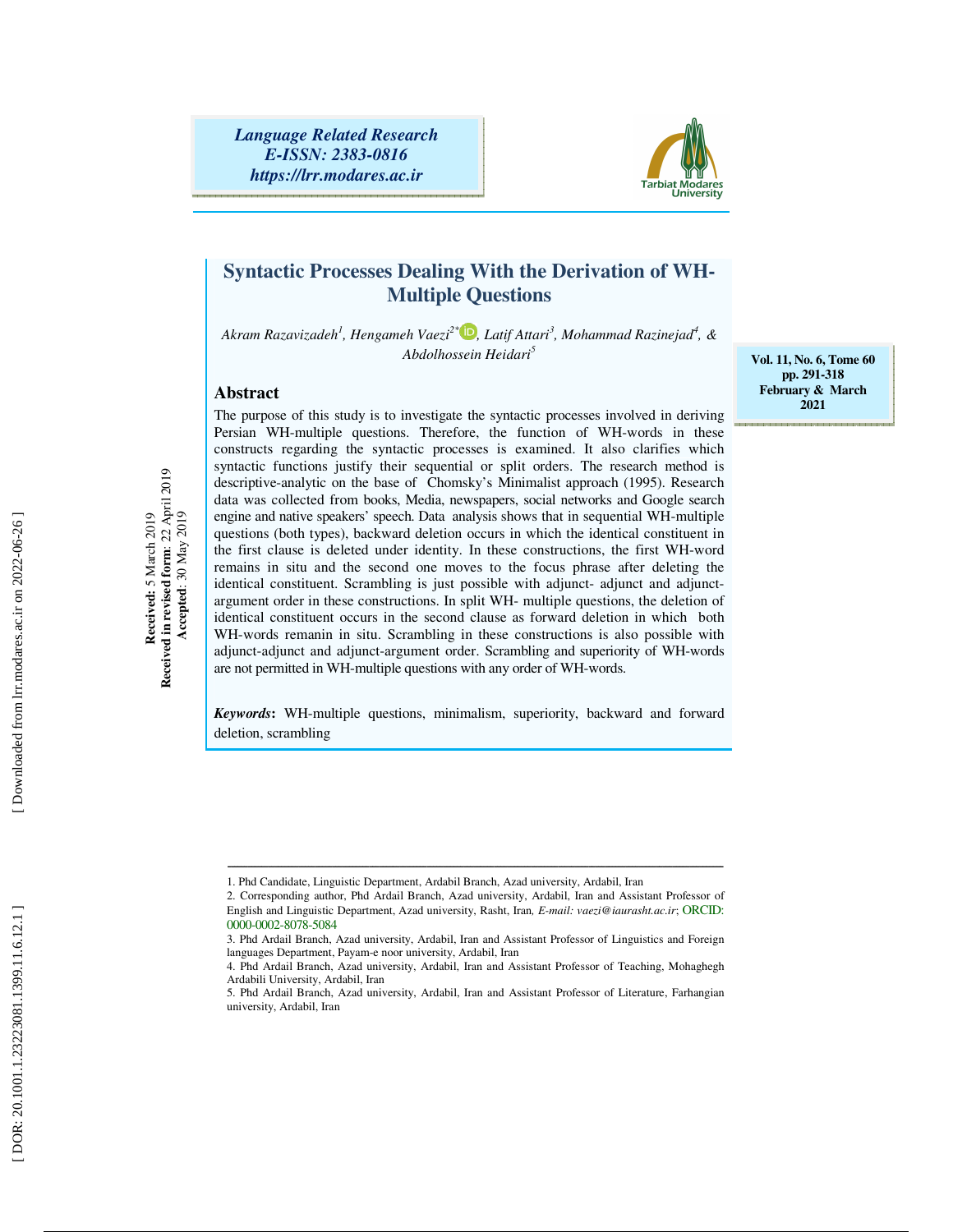*Language Related Research 11(6), (February & March, 2021) 291-318*

## **1. Introduction**

Among the constructions that Chomsky examines in the form of minimalist approach are WH-questions. These constructions are observed in two types, yes /no questions and WH-questions which is the aim of the present study. Sometimes WH-questions consisting of two or more WH-words, named WH-multiple questions. These constructions are in two types: sequential and split. Sequential WH-multiple questions are themselves divided into two types of simple (without coordinator) and coordinated (with coordinator). In split one, WH-words are separated. The present study seeks to answer these questions: What is the function of WH-words in WH-multiple questions with respect to the syntactic processes, and which syntactic operations justify their sequential or split nature?

#### **2. Literature Review**

A review of the research literature shows that WH-quesions have been studied only in terms of structure, type and movement of WH-words in Persian just in single WH-word questions and none of them examined the syntactic processes in the derivation of Persian WH- multiple ones. Therefore, conducting such a study in relation to WH-multiple questions based on Chomsky's Minimalist Program (1995) distinguishes itself from other similar studies in this field.

#### **3. Methodology**

The research method is descriptive-analytic based on the principles of Chomsky's (1995) Minimalist Program as theoretical framework.

#### **4. Results**

The examination of data shows that in coordinated WH-questions (both types), the common constituent in the first clause is deleted under identity and satisfying language economy. In other words, backward deletion occurs. In the coordinate WH-questions (both types), the first WH-word remains in-situ and under identity and thus deleting it, the second WH-word moves to the focus phrase.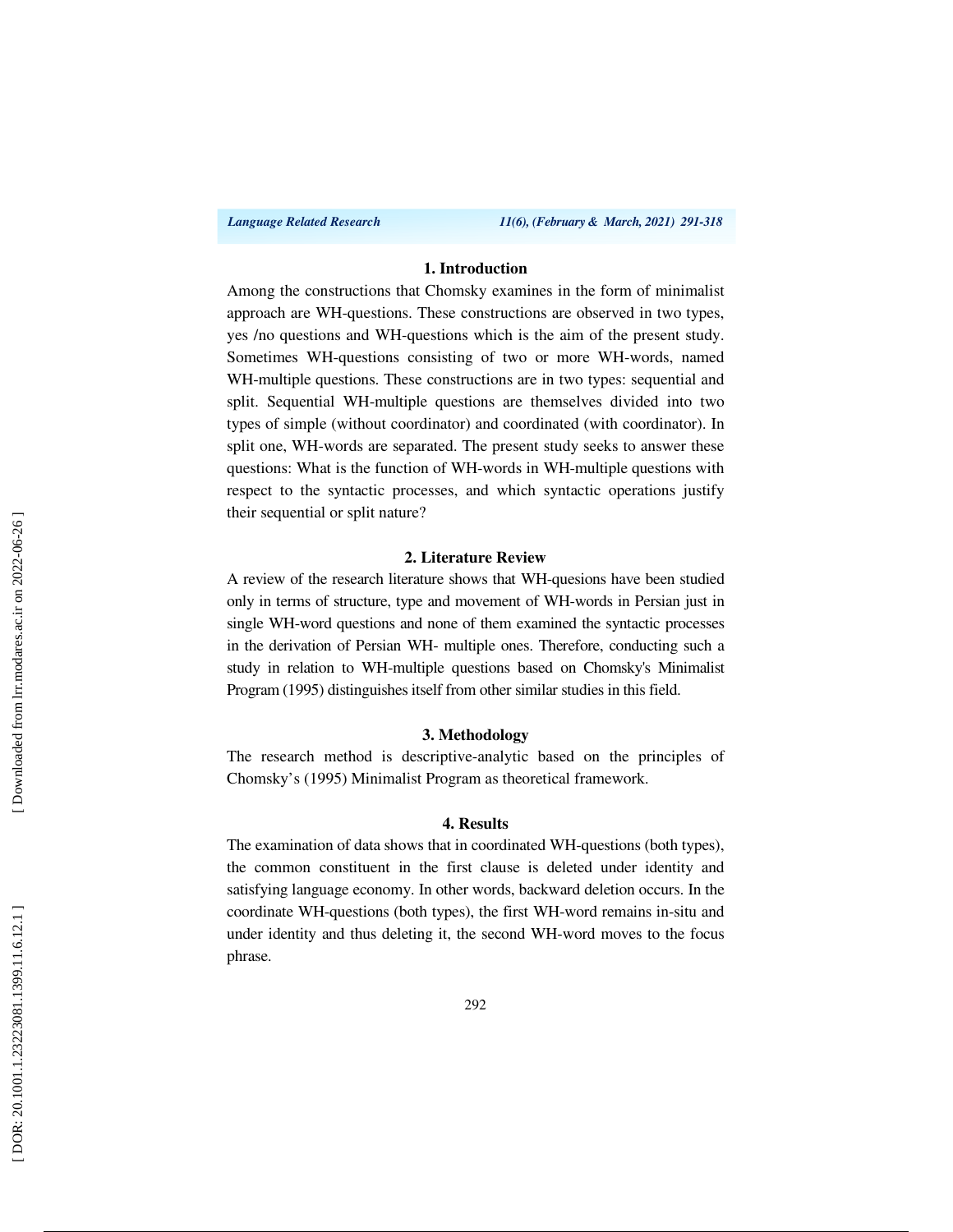In contrast, in split WH-questions, forward deletion occures in which the deletion of identical clause occurs in the second clause, leaving a gap in the position of identical elements, and both WH-words are placed in their original unmarked place. In this type of WH-questions, the movement of WH-word leads to the ungrammaticality of WH-construction and as a result, Persian speakers will not accept it. Therefore, It has been concluded since no movement occurs in this type of constructions, there is no need to apply the attract closest principle.

Also, the analysis of data shows that scrambling of two adjuct-adjunct WH-word in sequencial coordinate WH-question is possible. But in multiple WH-question, scrambling and superiority leads to unacceptable and sometimes ungrammatical constructions. Thus, contrary to Boškovi ć's (1999) view that focus languages do not show superiority effects, multiple WHquestions in Persian, which is a focus language, shows it. In split WHquestions, scrambling of two adjunct- adjunct WH-words is possible.

In coordinate WH-questions with adjunct-argument order, scrambling of two WH-words is possible. On the contrary, this kind of scrambling in Persian multiple WH-question leads to ungrammatical construction. In contrast, scrambling of adjunct- argument WH-words in split WH-questions is allowed and the result is a grammatical and acceptable construction. Scrambling of WH-words with the order of augment-adjunct is not possible in any of the coordinate, multiple and split WH-questions and the result will be an ungrammatical WHquestion.

In coordinate WH-questions with the order of argument-argument WH-words, if the case markers accompanying WH-words are deleted, the construction will be ungrammatical and in the case of two argument WH-words scrambling, the construction will be grammatical, but not acceptable for Persian speakers. In multiple WH-quesions, scrambling of two WH-words is not possible. In split WH-question with two argument WH-words, scrambling is impossible and ungrammatical. The results also show that argument coordination can only occur with transitive verbs.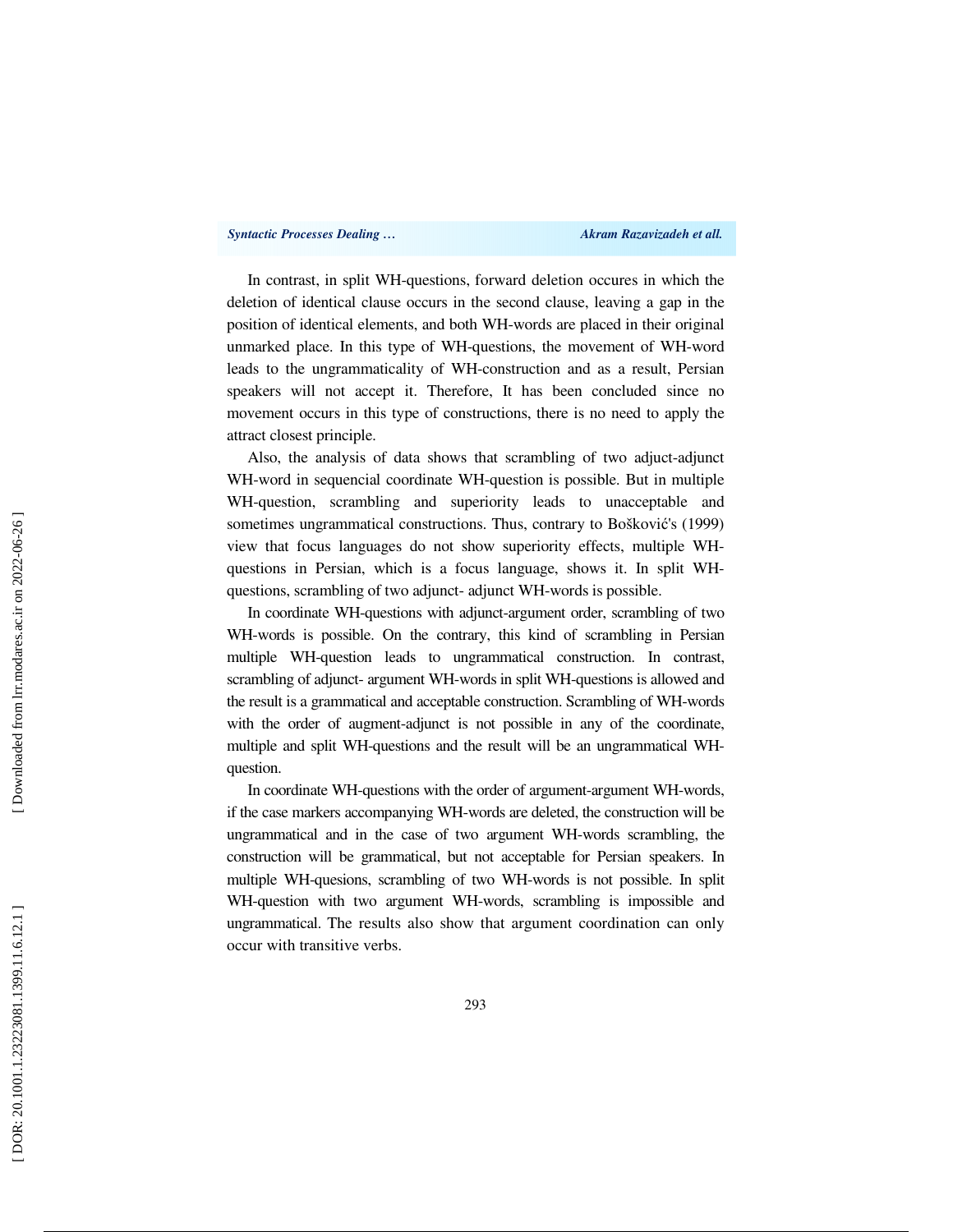#### **5. Discussion**

It has been discussed and examined what syntactic processes involved in derivatiing of WH-multiple questions? And which syntactic operations justify its sequential or split properties. In thi way, WH-multiple questions in different orders of adjunct-adjunct, adjunct-argument, argument-adjunct, and argument-argument, have separately been studied.

#### **6. Conclusion**

We concluded that the existence of multiple WH-questions in Persian as a pro-drop language violates the view of Sitko (2013) who claims that prodrop languages allow multiple WH-word rising.

In general, the syntactic processes involved in WH-multiple questions of Persian are: finding the identical constitute and deleting it, remaining the first WH-word in-situ and moving the second WH-word to focus phrase.

#### **Notes**

1. In this study, we investigate only WH-multiple questions with two WH-words.

- 2. Acceptability
- 3. Unacceptability
- 4. Lubańska
- 5. *Stefano*
- *6. Pro- drop languages*
- 7. Covert wh-movement
- 8. Empty wh-operator
- 9. Overt wh-movement
- 10. Merge

11. A-position: A position that takes a semantic role and corresponds to traditional subject and object position.

12. A ′-position: A position that does not take a Ө-role. Such as adjuncts position and specifier position of CP

13. Scrambling

14. Conceptual-intentional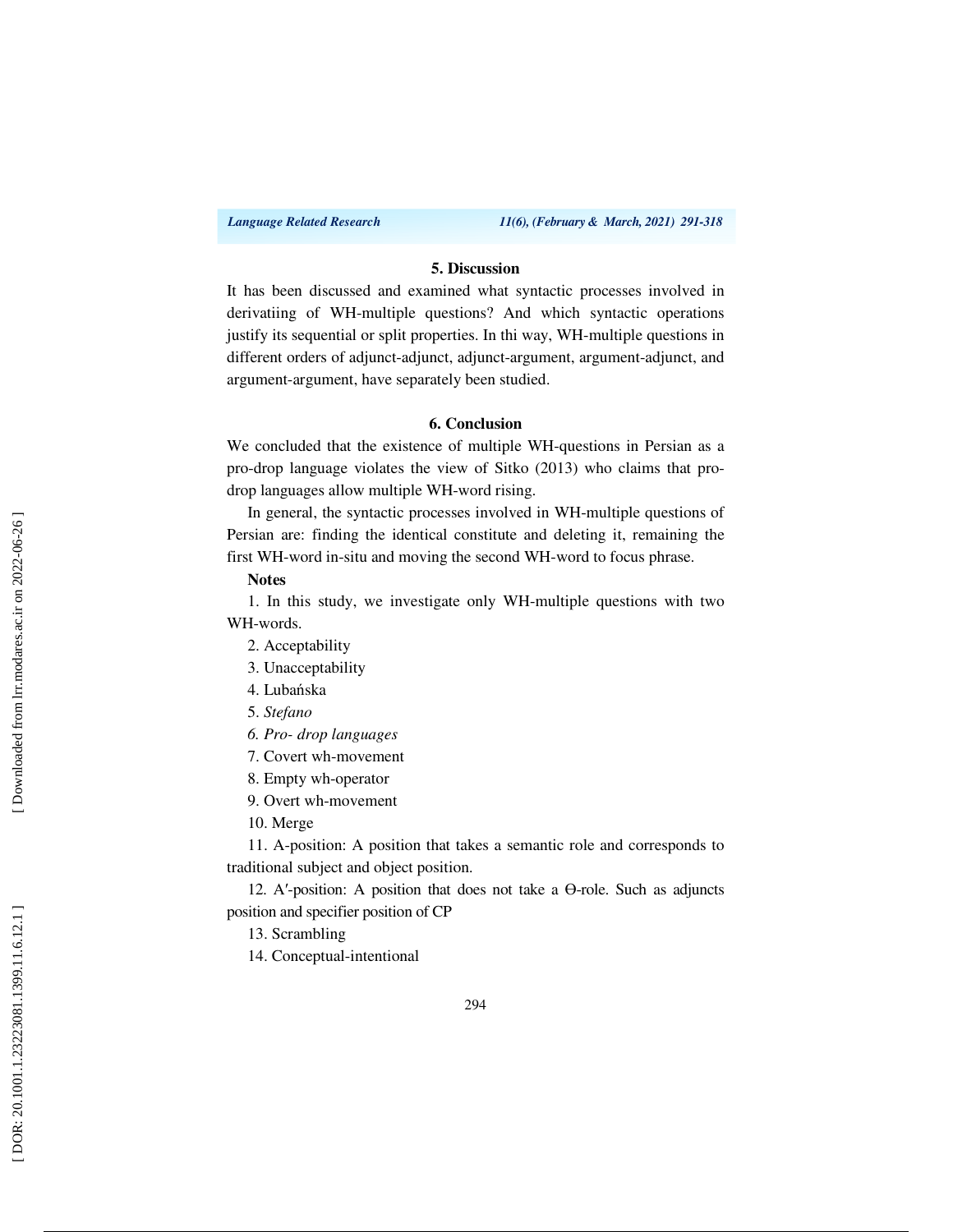15. Articulatory-perceptual

16. Occam's Razor

17. Attract Closest Principal: According to this principle, which is assumed to attract a particular type of structure, attracts the closest possible structure of that type.

18. Superiority condition

19. Deletion under identity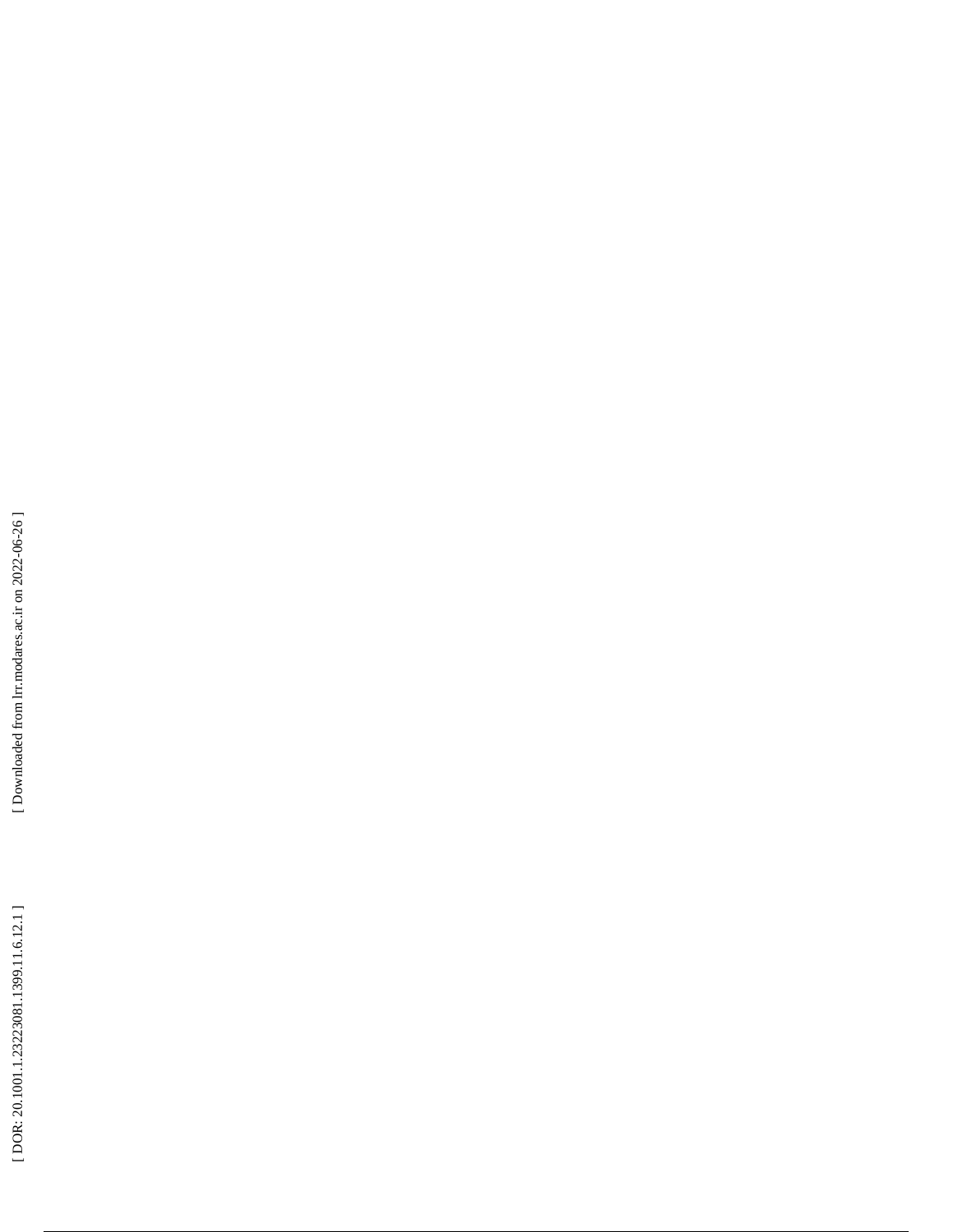

# فرايندهاي نحوي دخيل در اشتقاق ساختهاي پرسشي چندپرسشواژهاي

اكرم رضىوىزاده '، هنگامه واعظى '\*، لطيف عطارى"، محمد رضى نژاد '، عبدالحسين حيدرى<sup>ه</sup>

. 1 دانشجوي دكتري، گروه زبانشناسي، واحد اردبيل، دانشگاه آزاد اسلامي، اردبيل، ايران.

- . گروه زبانشناسي، واحد اردبيل، دانشگاه آزاد اسلامي، اردبيل، ايران و استاديار زبان انگليسي و زبانشناسي، 2 واحد رشت، دانشگاه آزاد اسلامي، گيلان، ايران.
- ۳. گروه زبانشناسي، واحد اردبيل، دانشگاه آزاد اسلامي، اردبيل، ايران و استاديار گروه زبانشناسي و زبانهاي<br>خارجي، دانشگاه پيامنور، اردبيل، ايران.
- .<br>٤. گروه زبانشناسي، واحد اردبيل، دانشگاه آزاد اسلامي، اردبيل، ايران و گروه آموزش زبان انگليسي، دانشگاه محقق اردبيلي، اردبيل، ايران.
- ه. گروه زبانشناسي، واحد اردبيل، دانشگاه آزاد اسلامي، اردبيل، ايران و استاديار گروه زبان و ادبيات، دانشگاه فرهنگيان، اردبيل، ايران.

يذيرش: ٩٨/٠٣/٠٩

دريافت: 14/ 12/ 97 پذيرش: 09/ /03

#### چكيده

هدف از پژوهش حاضر بررسي فرايندهاي نحوي دخيل در اشتقاقِ ساختهايِ چندپرسشواژهاي زبان فارسي است. لذا، در اين پژوهش به بررسي عملكرد پرسشواژه ها در ساختهاي چندپرسشواژهاي با توجه به فرايندهاي نحوي و اينكه كدام عمليات نحوي، متوالي يا گسسته بودن آنها را توجيه ميكند، پرداخته مي .شود روش پژوهش توصيفي ـ تحليلي است و اصول بنيادين حاكم بر رويكرد كمينهگرايي چامسكي (1995) چارچوب نظري پژوهش را تشكيل ميدهد. دادههاي پژوهش از طريق روش كتابخانهاي (كتابها، رسانه ها، روزنامهها، شبكههاي اجتماعي و موتور جستوجوي گوگل) و روش ميداني (صحبتهاي افراد مختلف) گردآوري شدهاند. بررسي دادهها (نتايج پژوهش) نشان ميدهد در ساختهاي چندپرسشواژه اي متوالي (هر دو نوع) با حذف پسرو مواجه هستيم كه سازة مشترك در بند اول بهواسطة يكساني حذف ميشود.

ــــــــــــــــــــــــــــــــــــــــــــــــــــــــــــــــــــــــــــــــــــــــــــــــــــــــــــــــــــــــــــــــــــــــــ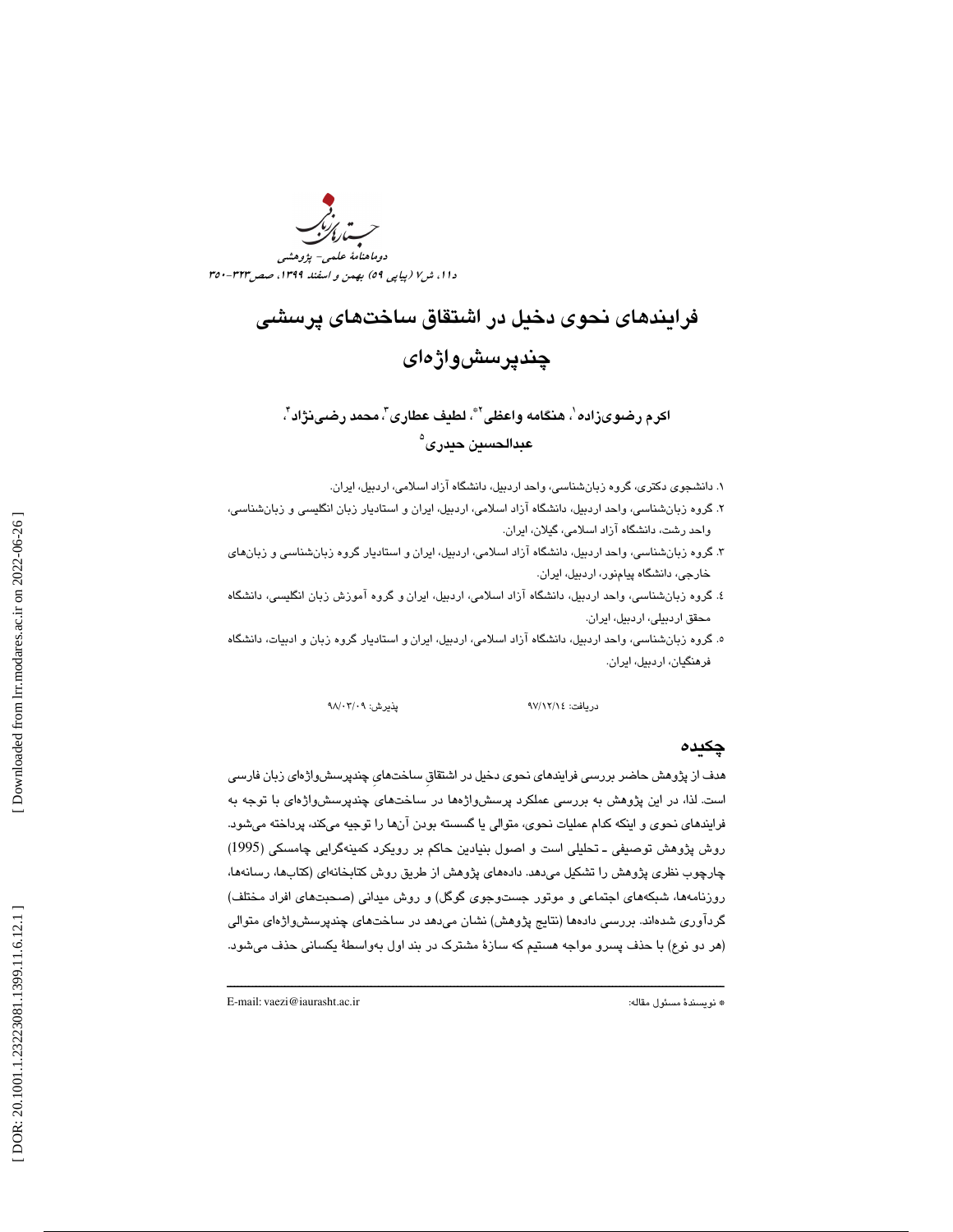در اين ساختها، پرسشواژة اول در جاي اصلي باقي ميماند و پرسشواژة دوم پس از حذف سازة مشترك به جايگاه كانون حركت ميكند. قلب نحوي تنها با ترتيب افزودهاي ـ افزودهاي و افزودهاي ـ موضوعي در اين نوع ساختها امكانپذير است. در ساختهاي چندپرسشواژه اي گسسته، حذف سازة مشترك در بند دوم اتفاق ميافتد و با حذف پيشرو مواجه هستيم كه هر دو پرسشواژه در جاي اصلي قرار ميگيرند. در اين نوع ساختها نيز قلب نحوي فقط با ترتيب افزودهاي ـ افزودهاي و افزودهاي ـ موضوعي امكانپذير است. جابهجايي و تفوق پرسشواژهها در ساختهاي پرسشي چندگانه با هر ترتيبي از پرسشواژهها مجاز نيست.

واژههاي كليدي: چندپرسشواژهايها، كمينهگرايي، شرط تفوق، حذف پيشرو و پسرو، قلب نحوي.

# . مقدمه 1

ازجمله ساختهايي كه چامسكي در قالب رويكرد كمينهگرايي بررسي ميكند، ساختهاي پرسشي هستند. اين ساختها به دو شكل، ساختهاي پرسشي بلي/ خير و ساختهاي پرسشي پرسشواژهاي مشاهده ميشوند كه موضوع مورد بررسي پژوهش حاضر را تشكيل ميدهد. گاهي با ساختهاي پرسشياي مواجه ميشويم كه از دو پرسشواژه يا بيشتر تشكيل شدهاند، اينها را ساختهاى چندپرسشواژهاى` مىناميم. اين ساختها به دو صورت متوالى و گسسته هستند. چندپرسشواژهايهاي متوالي خود به دو نوع ساده (بدون حضور همپايهساز) و همپايه (با حضور همپايهساز) تقسيم شده و در نوع گسسته، پرسشواژهها از هم جدا بوده و بهصورت متوالی نیستند. دادههای پژوهش حاضر را تعدادی ساخت پرسشی چندپرسشواژهای تشكيل مىدهد كه در قابل قبول بودن<sup>٬</sup> يا غيرقابل قبول بودن<sup>٬ </sup>آنها از نظر سخنگويان اتفاقنظر وجود دارد. با توجه به آنچه گفته شد پژوهش حاضر در پِي پاسخ به اين پرسشهاست: عملكرد پرسشواژهها در ساختهاي چندپرسشواژهاي با توجه به فرايندهاي نحوي چگونه است و كدام عمليات نحوي، متوالي يا گسسته بودن آن را توجيه ميكند؟ 

# . پيشينة تحقيق 2

لوبانسکا<sup>ء</sup>ُ (2004) با بررسی کانونی شدن ساختهای چندپرسشواژهای در لهستانی به بحث در مورد جايگاه پرسشواژههاي مبتدا شده در هلندي ميپردازد. وي، در اين كار از باشكويچ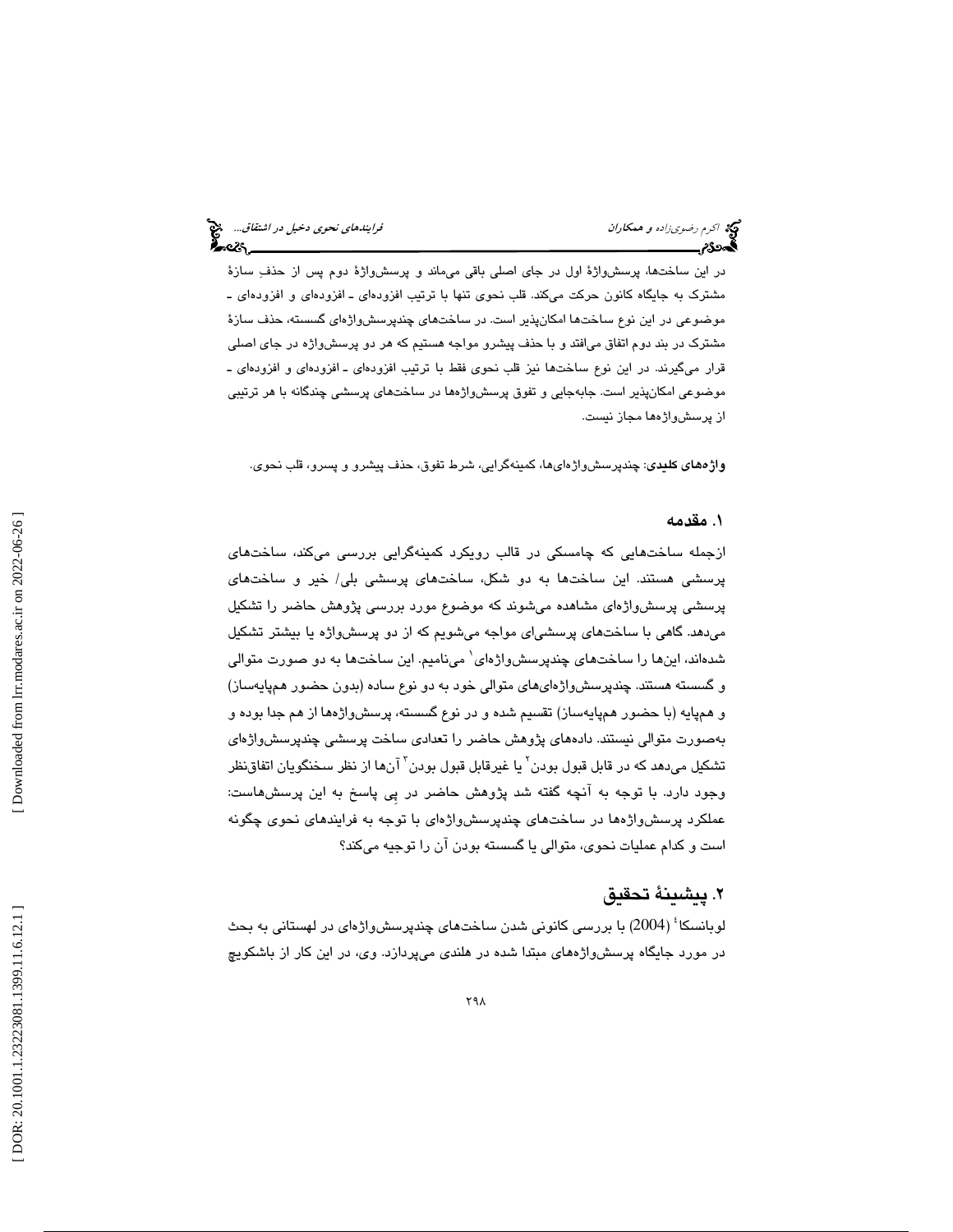،1997 1998) پيروي كرده و نشان ميدهد اثرات تفوق، ملاك تشخيص حركت b ،1997 a ) پرسشواژه در ساختهاي پرسشي چندگانه محسوب ميشود. لوبانسكا (2004) در اين پژوهش، با توجه به پیشنهاد باشكویچ (1997a، 1997b، 1998) و استِفانُو ْ (1998) استدلال میكند كه پرسشواژههاي هلندي نمونهاي از حركت كانوني هستند.

باشكويچ (1999) با پايبندي بر اصول بنيادين كمينهگرايي چامسكي (1995)، معتقد است كه زبانهاي كانوني، اثرات تفوق را نشان نميدهند. سيتكو (2013) نيز در پژوهشي ادعا مي كند زبان *ه*ای ضمیرانداز<sup>י</sup>، اجازهٔ ارتقای چندگانهٔ پرسشواژه را میدهند.

ساداتی نوش!بادی و صبوری (۱۳۹۷) در پژوهشی به بررسی و تحلیل حرکت پرسشواژه و حضور يا عدم حضور پرسشواژه و جزء پرسشي در ساختهاي پرسشي بلي ـ خير در زبان فارسي ميانة زردشتي از ديدگاه ردهشناسي زبانها پرداختهاند. نتايج پژوهش آنها نشان ميدهد ساختهاي پرسشي بلي ـ خير در زبان فارسي ميانة زردشتي، فاقد هرگونه جزء پرسشي در ابتداي بند خود هستند و پرسشواژهها در اين زبان از نوع ابقايي بوده و هيچگونه حركت نحوي در آنها رخ نميدهد.

كريمي و واعظي (1397) در پژوهش خود به ادغام موازي، اشراف چندگانه و ساختار همپايگي پرسشواژهاي پرداخته و نتيجه ميگيرند بندهاي حاوي همپايگي پرسشواژهاي، داراي يك ساختار دوبندي هستند و سازههاي مشترك VP و TP در دو بند بهطور موازي، ولي تحت اشراف چندگانه، مشتق و در سطح CP، همپايه ميشوند.

مغانی و همکاران (۱۳۹۰) به بررسی توزیع نحوی نشانهٔ نفی جمله در ساختهای پرسشي بلي ـ خير در گويش دشتستاني از منظر برنامه كمينهگراي چامسكي (1995؛ 2001) ميپردازند. يافتههاي پژوهش آن ها نشان ميدهد كه نشان ة نفي در جايگاه ماقبل فعل، «پیشوند منفی» و در جایگاه ماقبل متممهای گروهی، «جزء قیدی منفی» است. همچنین، در ساختهاي پرسشي بلي ـ خير، نشانه نفي بهعنوان جزء قيدي منفي از جايگاه هسته گروه نفيِ غيرمنضم به فعل حركت كرده و در جايگاه هسته گروه متممنما قرار ميگيرد تا ضمن اقناع معيار نفي، تعبير پرسشي جمله را فراهم دكن كه در صورت عدم تحقق اين حركت، ساخت حاصل، نا دستوري خواهد بود .

آهنگر (1385) ساختهاي تكپرسشواژهاي زبان فارسي را براساس رويكرد كمينهگرايي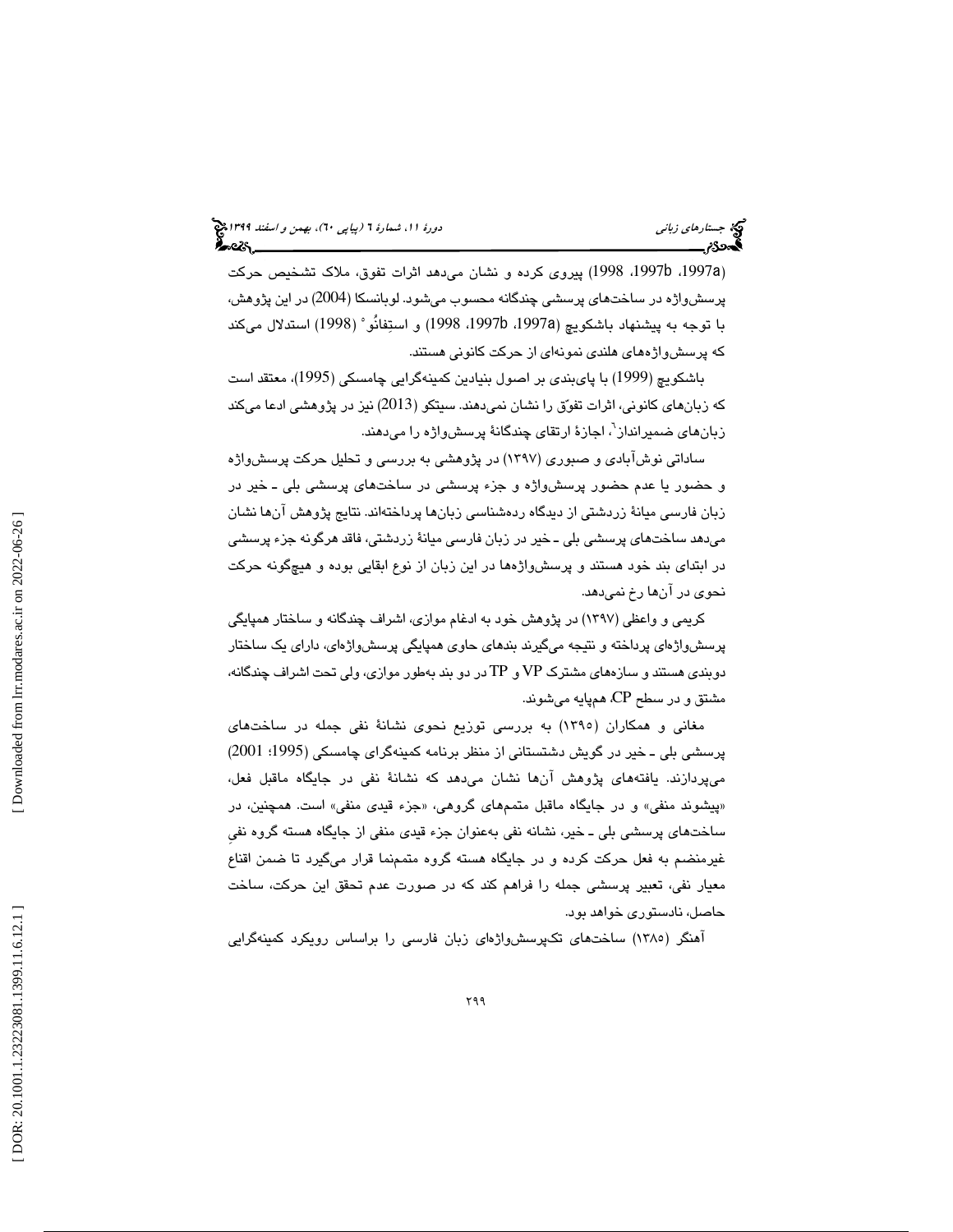چامسکی (1995) بررسی کرده و معتقد است در این زبان، ساختهای تکپرسشواژهای به دو طريق اشتقاق میLبابند: ۱. وقوع پرسشواژه در جای اصلی، ۲. عملکرد اختیاری حرکت پرسشواژه و وقوع پرسشواژه در جايگاه مشخصگر گروه متممنما. نتايج پژوهش وي نشان ميدهد كه شيو ة اشتقاق، شرايط و اصول نحوي توجيهكنند ة اشتقاق ساختهاي گروه نخست ازطريق فرض حرکت پرسش٫واژهٔ پنهان<sup>۷</sup> و نیز، پیشنهاد عملگر پرسش٫اژهٔ تهی^ توجیه میشود. در حالی که، اشتقاق ساختهاي پرسشي گروه دوم براساس رابط ة تعاملي نحو و كلام در قالب حركت پرسشواژهٔ آشکار<sup>۹</sup> و التزام تطبیق مشخصهٔ قوی پرسشی هستهٔ متممساز، مبتنی<sub>ب</sub>ر فرایند تأكيد تبيين مي شود.

راسخمهند (1379)، رقيبدوست (1994)، كريمي و طالقاني (2007) و واعظي (1389) نيز با بررسي ساختهاي تكپرسشواژهاي زبان فارسي نشان دادند پرسشواژه در اين ساختها لزوماً به آغاز ساخت پرسشي حركت نميكند و در جاي اصلي باقي ميماند. بنابراين، حركت پرسشواژه در زبان فارسي از نوع پارامترهاي اختياري است و نه اجباري.

بررسي ادبيات پژوهش نشان ميدهد كه ساختهاي پرسشي تنها از منظر ساختار، نوع و حركت پرسشواژهها در زبان فارسي آن هم در ساختهاي پرسشيِ تكپرسشواژهاي هركدام بهصورت جداگانه مورد بررسي قرار گرفتهاند و هيچكدام به بررسي فرايندهاي نحوي دخيل در اشتقاقِ ساختهايِ چندپرسشواژهاي زبان فارسي نپرداختهاند. لذا، انجام چنين پژوهشي در ارتباط با ساختهايِ چندپرسشواژهاي براساس رويكرد كمينهگراييِ چامسكي (1995) خود را از ساير پژوهشهاي مشابه در اين حوزه متمايز ميسازد.

# . چارچوب نظري 3

رويكرد كمينهگرايي چامسكي (1995) يكي از نگرشهاي چيره در زبانشناسيِ معاصر و از انگارههاي صورتگرايي به شمار ميرود كه در آن قواعد و روابط نحوي با كمينهترين و اقتصاديترين حالت ممكن تعريف ميشوند . چامسكي عمدهترين عمليات نظام محاسباتي دخيل در اشتقاق عبارتهاى زبانى را گزينش، ادغام<sup>. (</sup>، حركت و جذب آلفا بيان مىكند (225-232 :1995). وي، فرايند ادغام را مقدم بر حركت ميداند، زيرا فرايند ادغام در مقايسه با فرايند حركت كمهزينهتر است و فرايند اقتصاديتري بهوجود ميآورد. براساس فرضيههاي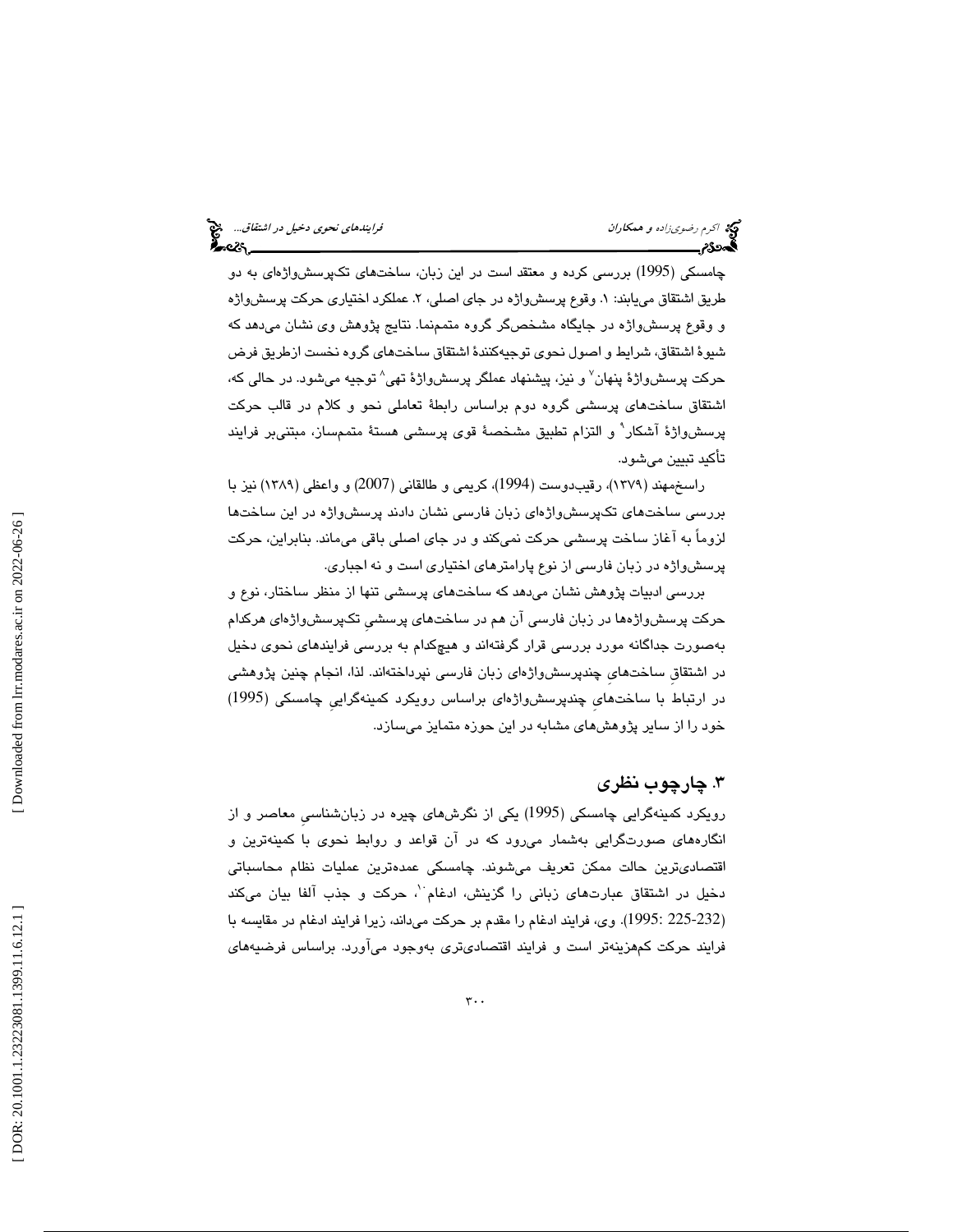رويكرد كمينهگرايي، در عمليات نحويِ حركت پرسشواژه كه گروه يا عبارت پرسشواژهاي يا عملگر استفهامي را تحت تأثير قرار ميدهد، زبانها تابع مطلق يكي از ارزشهاي مشخصهاي حركت پرسشواژه] هستند. حركت پرسشواژه در زبانهايي مانند انگليسي، تنها دوگانه [± ميتواند يك پرسشواژه را در نحو آشكار حركت دهد. در ساختهاي پرسشي چندگانه، زماني كه پرسشواژهٔ نزدیک به C جذب میشود و مشخصههای [wh] و [EPP] بررسی و حذف میشوند، نيازي به حركت پرسشواژههاي ديگر نيست و محل فرود قبلاً اشغال شده و حركت اقتصادي نيست. در صورتي كه حركت اتفاق بيفتد، اشتقاق به هم ميخورد. فرايند حركت سازهها در جمله بهمنزلة يكي از مهمترين پديدههاي نحوي ازجمله كليديترين مباحث رويكرد كمينهگرايي است. زبانها براي تشكيل ساخت پرسشواژهاي از دو روش حركت اجباري و حركت اختياري استفاده ميكنند. حركت كردن يا حركت نكردن پرسشواژه ها در زبانهاي مختلف ي ك پارامتر زبانی محسوب میشود. طبق ویژگی حرکت که پیشتر «گشتار» نامیده میشد، سازهفای زباني از جايگاه اولية خود به جايگاه ديگري حركت ميكنند كه چامسكي اين حركت را حركت آلفا مینامد. وی، حرکتِ پرسشواژه را از جایگاهِ موضوع`` به جایگاه غیرموضوع`` معرفی کرده و جايگاه فرود آن را مشخصگر گروه متممنما ميداند. پرسشواژه در زبانهايي مانند انگليسي به جايگاه آغازين جمله حركت ميكند و ردي از خود به جاي ميگذارد كه حركت اجباري ناميده ميشود. درمقابل، زبانهايي هستند كه در آنها حركت پرسشواژه اجباري نيست و آن حركتي كه به ظاهر با عنوان حركت پرسشواژه مشاهده ميشود، حركت نحوي ديگر، همچون قلب نحوي<sup>٦٠</sup> و مبتداسازي است كه براي اولين بار راس (1967) براي توصيف تغيير ترتيب كلمات ابداع كرد.

چامسكي (289 1995:) معتقد است ارتقاي پرسشواژه در زبان انگليسي به مشخصگر گروه متمّمنما از نياز به بررسي مشخصهٔ پرسش و ازطريق تركيب مشخصگر ـ هسته حاصل ميشود. اين حركت آشكار بهدليل قوي بودن ويژگي پرسشواژه، اجباري است. نمودار 1 انگارة كلي رويكرد كمينهگرايي را به نمايش ميگذارد.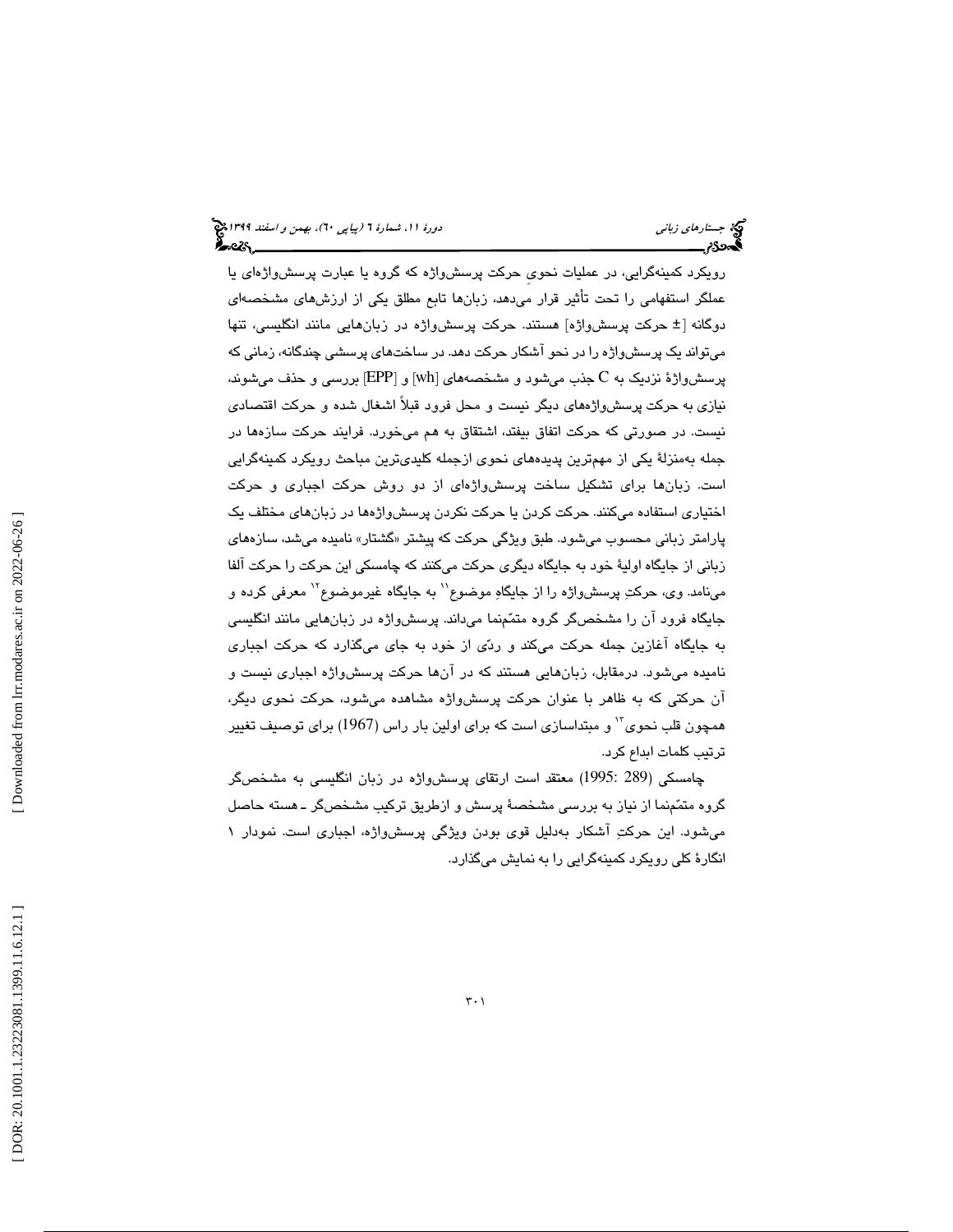

نمودار ١: انگارهٔ كلي رويكرد كمينهگرايي، دبيرمقدم (١٣٩٥: ٦٨٦) **Figure 1**: General sketch of Minimalism, Dabir-Moghaddam (2016)

انگيزة رويكرد كمينهگرايي، بهعنوان جنبشي در دستور زايشي به سال ،1992 اصل اقتصاد در نظريهٔ زبان*ی* است كه يادآور تيغ اوكام<sup>۱٬۲</sup> است كه در توجيه حذف كردن و به تيغ سپردن تعميمهاي فراتر از نياز، حشوها، تكرارها و همپوشانيها مورد استناد قرار ميگيرد (دبيرمقدم، ١٣٩٥: ٢٠١).

۴. انواع چندپرسشواژهایها و برخی اصول حرکت

ساختهاي چندپرسشواژهاي به دو نوع اصلي متوالي و گسسته تقسيم ميشوند. در صورتي كه ساخت پرسشى متوالى با همپايهساز *و* همراه شود، ساخت پرسشى همپايه ناميده مىشود. مثالهای ۱ و ۲، نمونهای از ساخت پرسشی همپایه همراه حرف ربط همپایگی *و* در زبان انگليسي هستند:

| $(1)$ [What] and [when did Dana eat]?                                            | (Larson, 2012: 1)     |
|----------------------------------------------------------------------------------|-----------------------|
| $(2)$ [When] and [how did the 30-years war finish]?                              | (Skrabalova, 2007: 4) |
| موارد ۳ و ٤ بهترتیب نحوهٔ اشتقاق ساختهای ۱ و ۲ را نشان می،دهند که ازطریق حذف فصل |                       |
|                                                                                  | مشترک شکل گرفتهاند.   |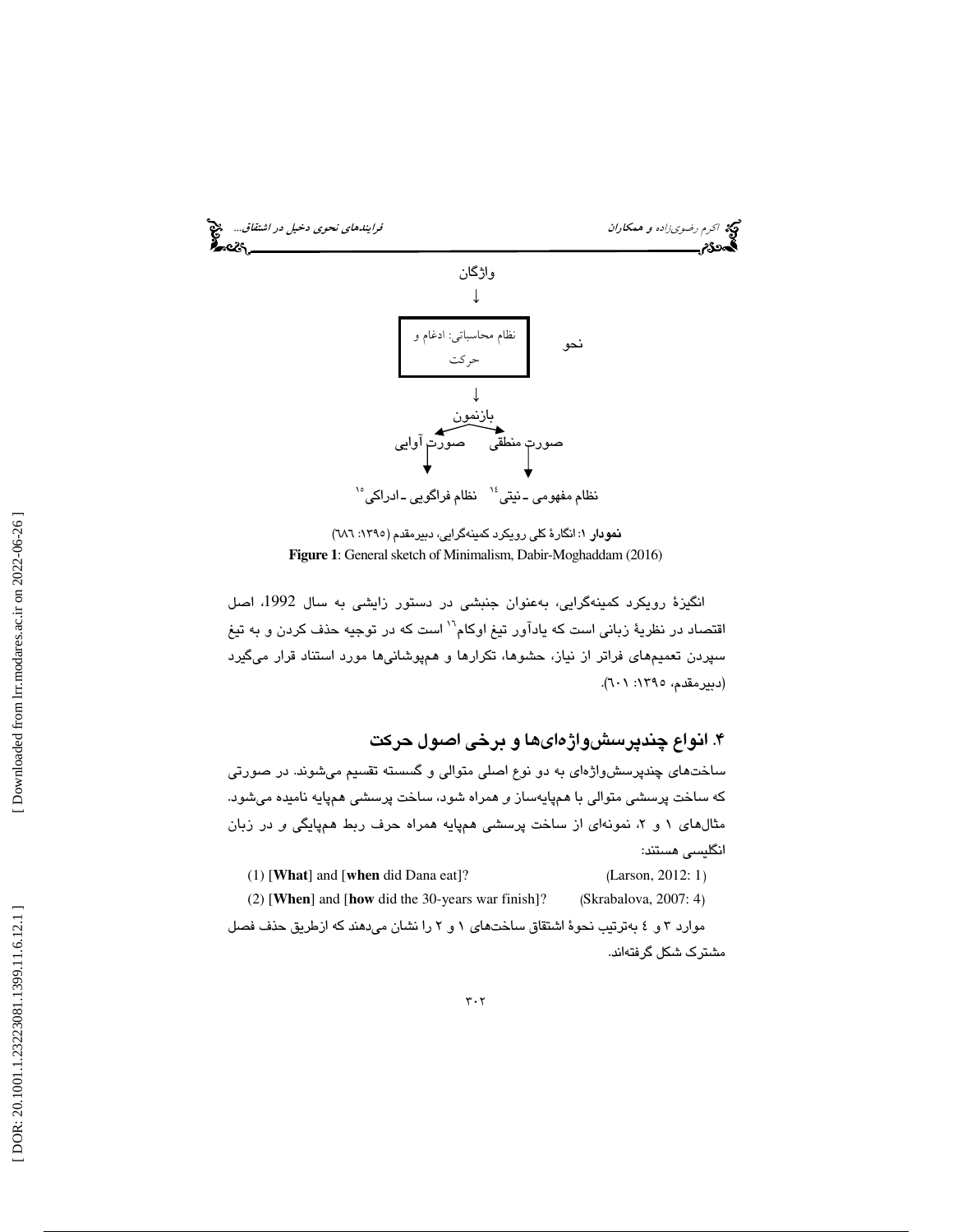

(3) [What<sub>i</sub> did Dana eat t<sub>i</sub>] and [when<sub>j</sub> did Dana eat t<sub>j</sub>]?

(4) [**When**<sub>i</sub> did the 30-years war finish  $t_i$ ] and [how<sub>j</sub> did the 30-years war finish  $t_j$ ]? ژانگ (2007) معتقد است پرسشواژهها در ساختهاي پرسشي همپايه به طرفين حركت توسط ،)Bobaljik & Brown, 1997; Nunes, 2001; Hornstein & Nunes, 2002) كرده حرف ربط در محل جديد و سپس با مجموعة همپايگي تازه ايجاد شده در يك بند ادغام ميشوند 2143 2007:). اين اشتقاق در شكل 2 نشان داده شده است. )



 $(2)$  movement of WH<sub>1</sub> to the specifier position of  $\mathcal{E}^0$ 

: اشتقاق پرسشواژهها در ساختهاي پرسشي همپايه، ژانگ (2007) نمودار 2 **Figure 2**: Derivation of WH-words in coordinate WH-questions, Zhang (2007)

هايدا و رِپ (2011) با توجه به تحليل حركت به يك طرف ژانگ استدلال ميكنند كه پرسشواژهها ابتدا به لبة گروه فعلي كوچك حركت ميكنند. سپس، با ادغامكنندة هستة مرحلهٔ بعدی، کانون ( ${\rm Foc}^0$ )، همزمان به مشخصگرهای چندگانهٔ کانون (به سمت بالا) و به جايگاههاى مربوط خود در  $\& {\rm P}$  حركت مىكنند (Zhang). 2007. درنهايت،  $\& {\rm P}$  در جايگاه مشخصگر اصلي گروه متمم نما ادغام ميشود. (5) **Kto** i **kogo** videl? (Russian: Haida & Repp, 2011: 373) who and whom saw

'**Who** saw somebody and **who** was it?'

گونة ديگري از ساختهاي پرسشي از نوع متوالي نيز وجود دارد كه ساختهاي پرسشي چندگانه نامیده میشوند و برای تشکیل انها هیچ همپایهسازی بهکار نمیرود. نمونهای از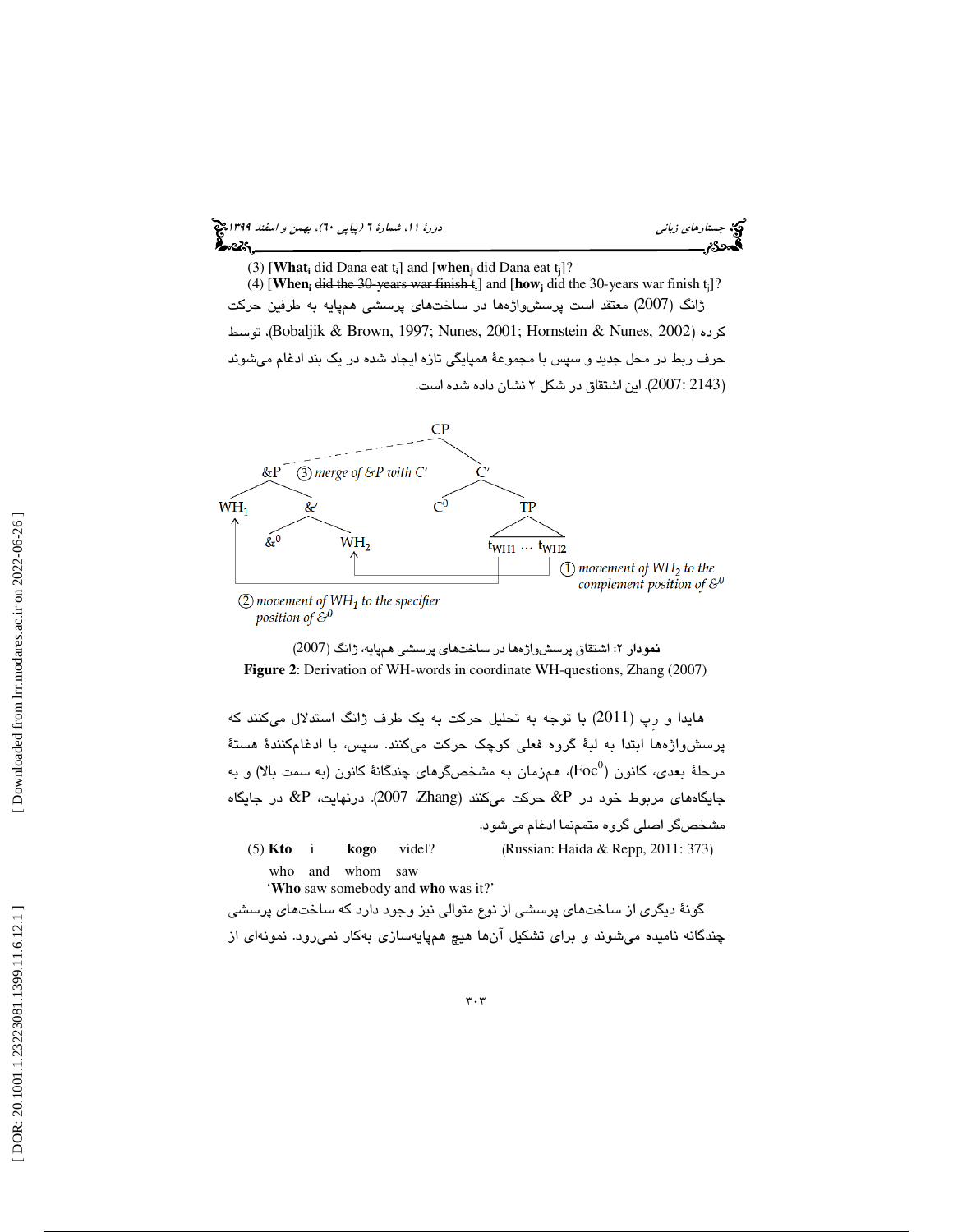اكرم رضوىزاده و همكاران فرايندهاي نحوي دخيل در اشتقاق... هي نحوي دخيل در اشتقاق... هي نحوي دخيل در اشتقاق... ه<br>**اگه دو نهر استان استان نحوي استان به نماي**د استان استان استان نحوي استان نحوي در اشتقاق... هي نحوي استان نحوي اين ساختهاي پرسشي چندگانه از زبان انگليسي در مثال 6 7و آمده است كه در آنها، پرسشواژة فاعلي who، برمبنايِ چارة آخر به مشخصگر گروه متممنما حركت كرده است؛ در حالي كه پرسشواژة غيرفاعلي where و what در جاي اصلي باقي ماندهاند. (6) **Who** bought **what** ? (Skrabalova, 2007: 3) (7) **Who** went **where**? نوع ديگري از ساختهاي چندپرسشواژهاي نيز وجود دارد كه در آنها پرسشواژه به انتهاي ساخت پرسشي ميچسبد و ساخت پرسشي همپايه از نوع گسسته ميسازد. مثال 8 نمونهاي از اين نوع ساخت پرسشي است: (8) **What** did Dana eat and **when**? (Larson, 2012: 1) مثال 9 جريان تحليل مورد 8 را نشان ميدهد كه ازطريق فصل مشترك و حذف آن ، اشتقاق پيدا كرده است.

(9)**What** did Dana eat and **when** did Dana eat?

۴ــ۱ جذب نزديكترين پرسش $\mathfrak{g}$ ا جذب نزديك براساس رويكرد كمينهگرايي، حركت پرسشواژه در ساختهاي پرسشي چندگانه نياز به كاربرد نزديكترين اصل جذب دارد. در نحو كمينهگرا، جذب نزديكترين پرسشواژه (1995 ,Chomsky( اصلي است كه به موجب آن، نزديكترين پرسشواژه در ساختهاي پرسشي چندگانة زبانهاي حاوي حركت آشكار پرسشواژه به جايگاه مشخصگر گروه متممنما حركت ميكنند و بقية پرسشواژهها در جايگاه اصلي باقي ميمانند، همانطور كه مثال 10 نشان ميدهد. در صورت حركت هر دو پرسشواژه، نزديكترين اصل جذب نقض ميشود و درنتيجه ساخت پرسشي، شكل نادستوري به خود ميگيرد.

(10) **Whom**<sub>i</sub> did you persuade  $t_i$  to visit whom?

در اين نمونه، پرسشواژة اول از جايگاه مفعول به جايگاه مشخصگر گروه متممنما حركت كرده است، در حالي كه پرسشواژة دوم در جايگاه اصلي باقي مانده و ساخت دستوري پديد آورده است. چامسكي (1995) كاربرد نزديكترين اصل جذب را براي جلوگيري از نادستوري بودن پيشنهاد كرد كه براساس آن، نزديكترين پرسشواژه جذب ميشود.

باشكويچ (1 :1997) نيز با مثال (١١a) نشان مىدهد كه در ساختهاى پرسشى زبان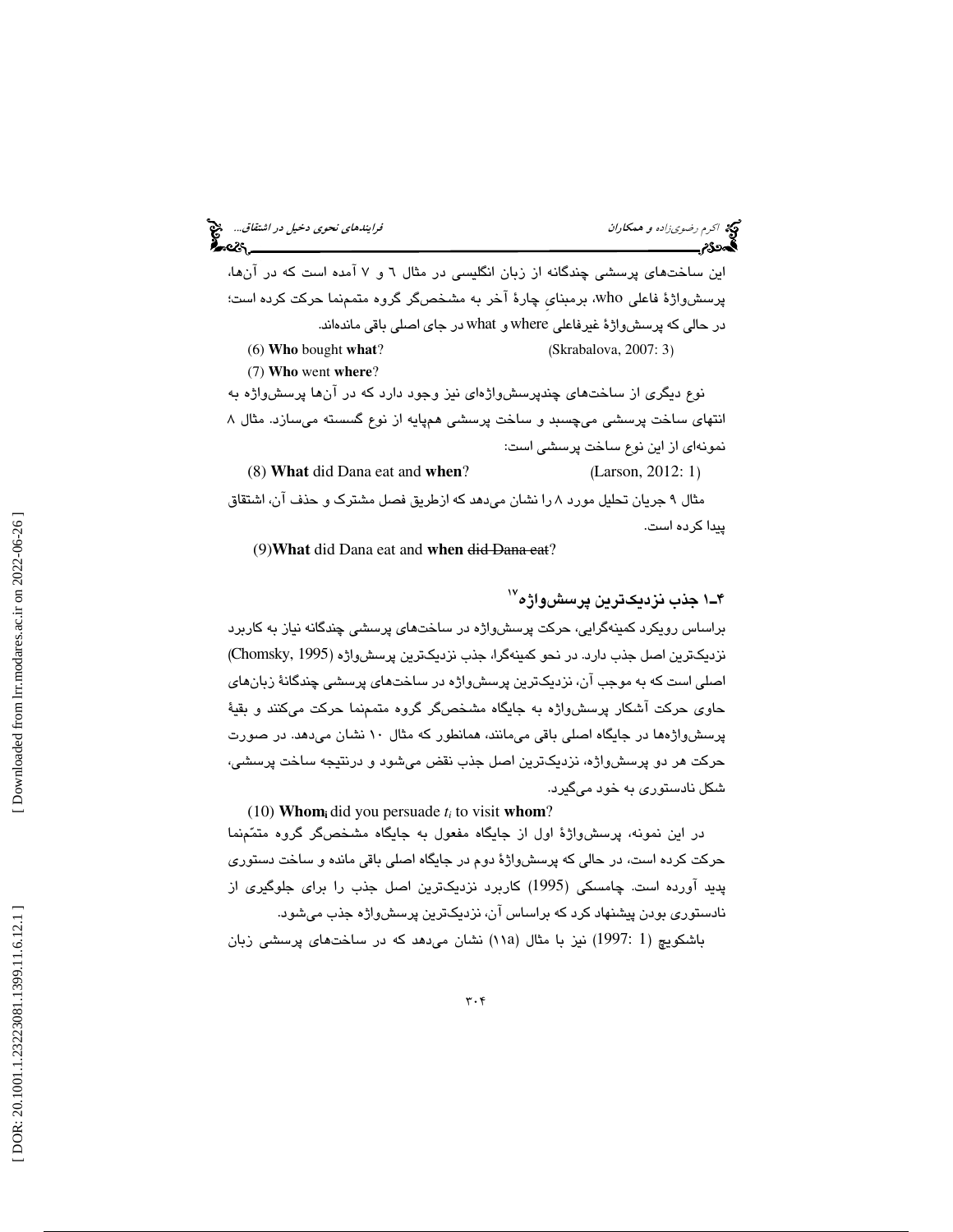(پياپي 60)، بهمن و اسفند 1399 جستارهاي زباني دورة ،11 شمارة 6

انگليسي، تنها و تنها يك پرسشواژه ميتواند ارتقا پيدا كند و در صورت ارتقاي هر دو پرسشواژه، 11) خواهد بود. نتيجة ساخت نادستوري (b (11a) **Who** did John give **what** ? (Boškoviç, 1991: 1 )

(11b) \***Who what** did John give?

2.ـ4 شرط تفوق 18

در رويكرد اصلها و پارامترها، منظور از شرط تفوق آن است كه در ساختهاي پرسشي چندگانه، پرسشواژه ها معمولاً نميتوانند از يكديگر سبقت بگيرند. درنتيجه، ترتيب اولية آنها پس از جابهجايي نيز حفظ ميشود. براي مثال، در زباني مثل بلغاري كه در ساختهاي پرسشي آن تمامي پرسشواژهها در آغاز ساخت ظاهر ميشوند نيز شرط تفوق همچنان برقرار است، و همانطور كه مثال 12 نشان ميدهد عليرغم حركت تمام پرسشواژه ها، نزديكترين پرسشواژه در منتهياليه سمت چپ جمله ظاهر ميشود و بقية پرسشواژهها در پي آن ميآيند. (12a) **Koj na kogo kakvo** dade? wh  $_{1}$  wh<sub>2</sub> wh<sub>3</sub> (Pesetsky, 2000: 24) **who** to **whom what** gave "**Who** gave **what** to whom?"

با وجود اين، شرط تفوق ظاهراً تنها در مورد پرسشواژة نخست در قياس با پرسشواژههاي ديگر صادق است به گونهاي كه پرسشواژة سوم ميتواند بر پرسشواژة دوم سبقت بگيرد، هر چند که توالی  $\th_1\th_2$  wh همچنان ترجیح دارد. (12b) ?**Koj kakvo na kogo** dade? wh  $_1$  wh<sub>3</sub> wh<sub>2</sub>

**who whom** to **what** gave

# . 5 بررسي داده ها

در اين بخش، بررسي ميكنيم كه چه فرايندهايِ نحوي در اشتقاقِ ساختهايِ چندپرسشواژه اي دخيل هستند؟ و اينكه كدام عمليات نحوي، متوالي يا گسسته بودن آن را توجيه ميكند. براي يافتن پاسخهاي خود، ساختهاي چندپرسشواژه اي را در ترتيبهاي مختلف افزودهاي (اطلاعات قابل حذف جمله)ـ افزودهاي، افزودهاي ـ موضوعي (اطلاعات ضروري جمله)، موضوعي ـ افزودهاي و موضوعي ـ موضوعي، هريك بهصورت جداگانه بررسي ميكنيم.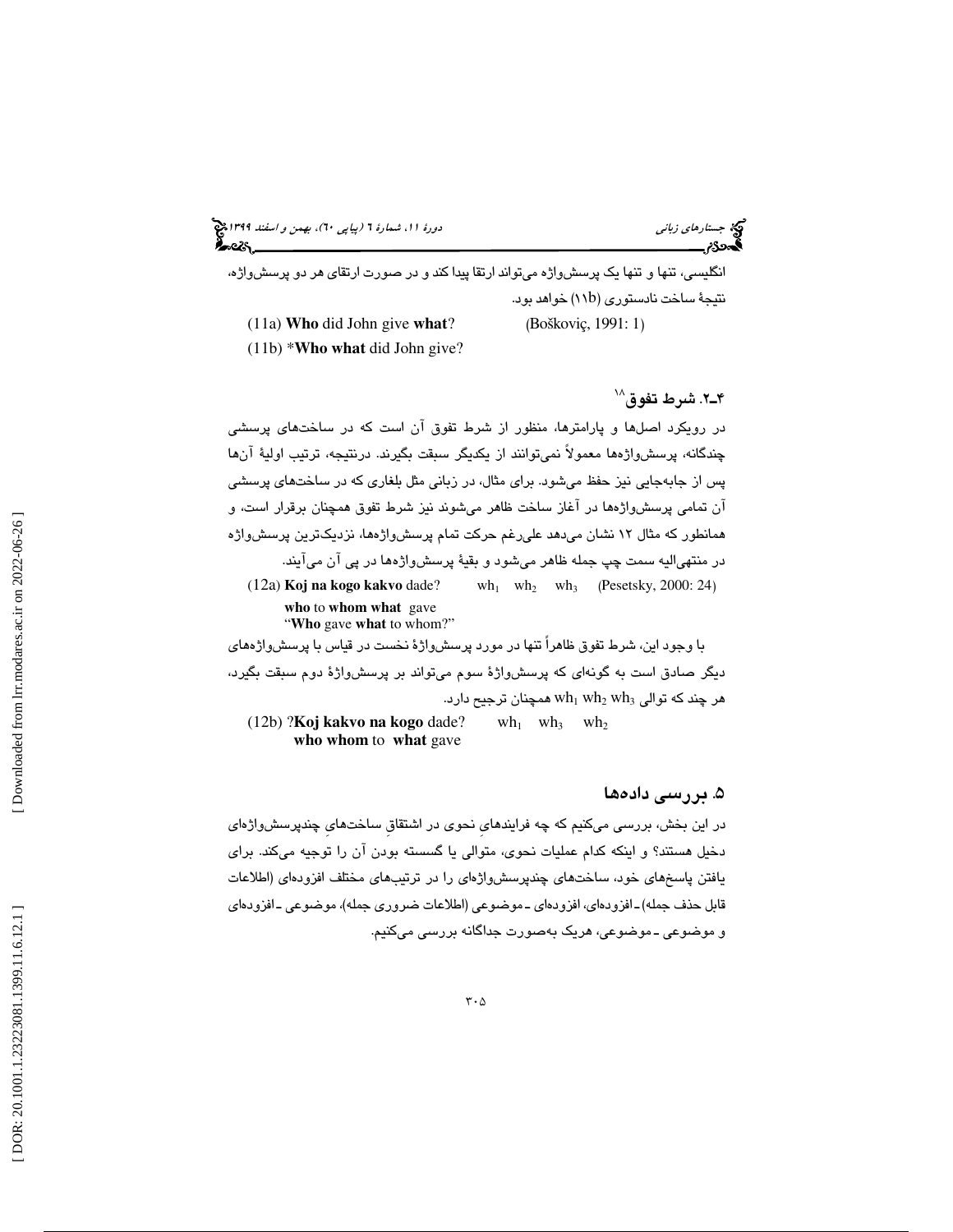اكرم اكرم رضوىزاده و همكاران المستخدمات المرايندهاي نحوي دخيل در اشتقاق... المراجع<br>**المجموع در استخدام المراجع در استخدام المراجع در استخدام المراجع در استخدام المراجع در استفاق...**<br>**المجموع در استخدام المراجع المراجع الم** 1ـ5 . فرايندهاي نحوي دخيل در چندپرسشواژهايهاي افزودهاي ـ افزودهاي (13a)  $[CP[_NP$ bu æli sina]  $[{}_{\text{Adv}}$ **ko** $kg$ a] væ $[{}_{\text{Adv}}$ dær  $f$ e sali]  $[{}_{\text{vp}}$ dærgozæ $ft]$ ]? (۱۳a) بوعلی سینا **کجا** و در **چ**ه سالی درگذشت؟ (13b) [bu æli sina kodga dærgozæft] væ [dær tfe sali dærgozæft]? (۱۳b) بوعلی س<mark>ینا کجا</mark> <del>درگذشت</del> و در **چه** سالی درگذشت؟ سازة مشترك در دو بند همپايه است كه براي برآوردن اقتصاد زبان، پس از [dærɡozæʃt] پرسشواژهٔ افزودهای where) kodga) در بند اول و بهواسطهٔ یکسانی'' حذف شده است. در این ساخت پرسشي همپايه از نوع متوالي، پرسشواژة اول در جاي اصلي قرار دارد، در صورتي كه 13) نشان c پرسشواژة دوم، پس از حذف سازة مشترك به جايگاه كانون حركت كرده است. ( ميدهد، در صورت جابهجايي جايگاه دو پرسشواژه (پديدة قلب نحوي)، ساخت حاصل باز

دستوري است و خللي در آن ايجاد نميشود. هرچند كه در ميان سخنگويان فارسيزبان، صورت نخست ارجحيت دارد كه در نمودار درختي 3 آمده است.

(13c) ?[bu æli sina dær  $f$ e sali] væ [kod $f$ a dærgozæ $f$ t]?





نمودار درختي 3 فصل مشترك ساخت پرسشي همپايه را نشان ميدهد كه با ادغام نهايي دو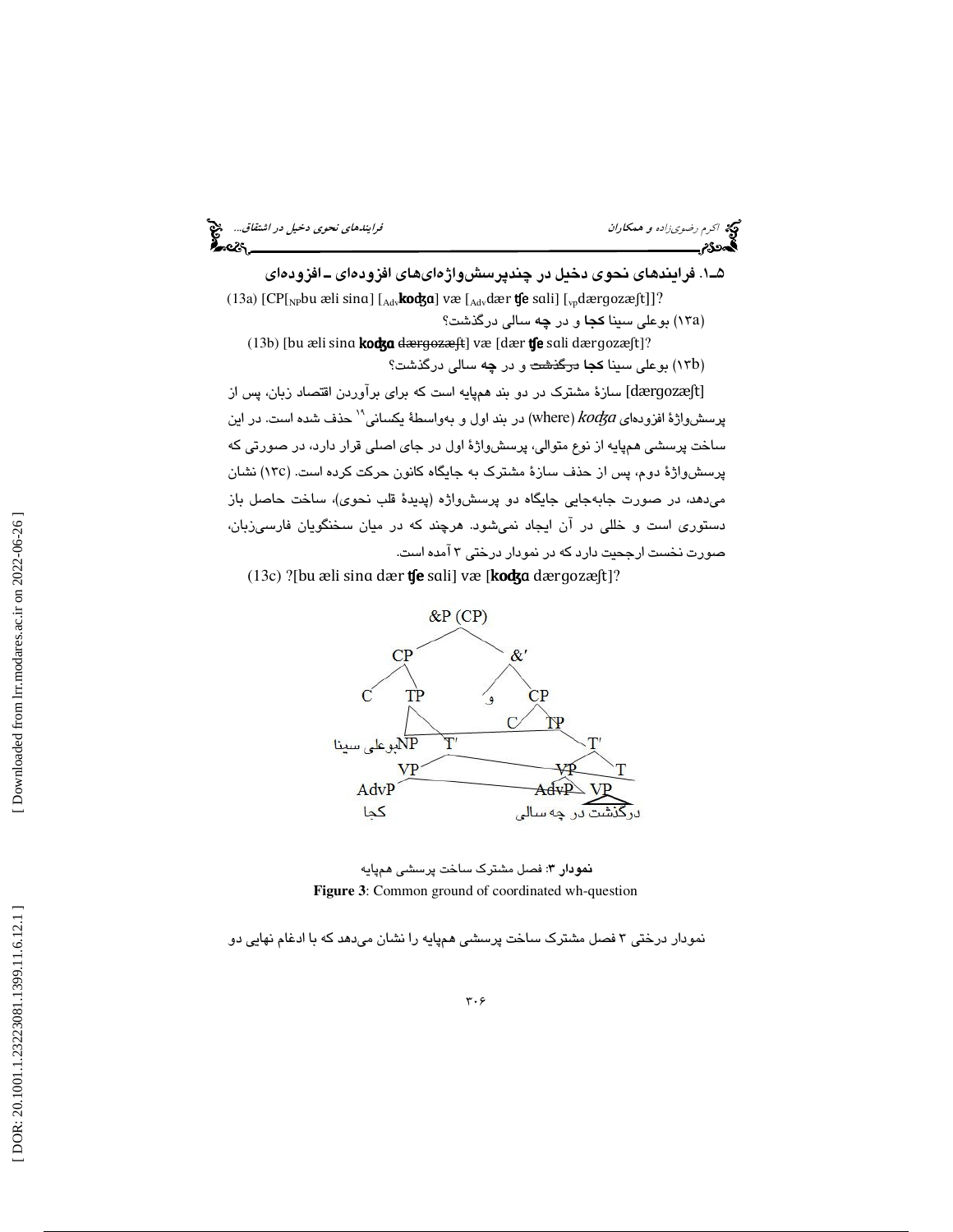بند، الگوريتم خطیسازی «بوعلی سبنا کجا و در چه سالی درگذشت» را بهدست میدهد. را (۱٤a) همپايگى پرسش،واژههاى افزودهاى (when)  $kej$  (when) را (where) ساخت پرسشى ( نشان میدهد که در بند اول سازهٔ مشترک [bærændeje festival ʃod] حذف شده و ساخت 14) حاصل شده است. در اين ساخت پرسشي نيز، پرسشواژة اول در جاي اصلي قرار b ) دارد و پرسشواژة دوم به جايگاه كانون حركت كرده است. در صورت جابهجايي و قلب نحوي دو پرسشواژه، ساخت دستوری (١٤c) بهدست میآید.

(14a)  $[CP[<sub>NP</sub>film][<sub>Adv</sub>kej]$  væ  $[<sub>Adv</sub>kođga][<sub>VP</sub>barrandeje festival [od]]$ ? (١٤a) فيلم **كِي و كجا** برندهٔ فستيوال شد؟

(14b) [film kej bærændeje festival fod] væ [kodga bærændeje festival fod]?

(١٤b) فيلم **كِي** <del>برندهٔ فستيوال شد</del> و **كجا** برندهٔ فستيوال شد؟ (14c) [film **koʤɑ**] væ [**kej** bærændeje festival  $[od]$ ?

14) فيلم كجا و كي برندة فستيوال شد؟ c )

ساخت پرسشيِ چندگانه در شمارة 15 با ترتيب پرسشواژههاي افزودهاي ـ افزودهاي، حذف سازهٔ مشترک [ræfti] را به نمایش میگذارد، همانگونه که (١٥b) نشان میدهد. در این ساخت پرسشی نیز، پرسشواژهٔ اول در جای اصلی قرار دارد، اما پرسشواژهٔ دوّم، پس از حذف سازة مشترك به جايگاه كانون حركت كرده است و در صورت جابهجايي دو پرسشواژه، نتيجه ساخت نادستوری و غیرقابل پذیرش (١٥c) خواهد بود.

(15a) ?[kej] [ʧerɑ] ræfti?

15) ؟كي چرا رفتي؟ a )

 $(15b)$  ?[kej ræfti] [t $f$ era] ræfti?

(۱۰<mark>b) ؟کِی <del>رفتی</del> چِرا</mark> رفتی؟

 $(15c)$  \*[**tfera**] [**kej**] ræfti?

15 ( c ) \* چرا كي رفتي؟

خلاف ساختهاي پرسشي متوالي كه در آنها حذف در بند اول رخ ميدهد، ساخت پرسشي گسستة 16 نشان ميدهد كه حذف در بند دوم اتفاق افتاده است و در آن سازة مشترك در همپاية دوم حذف شده است. در اين ساخت پرسشي، هر دو پرسشواژه در جاي [ɑmædi] اصلی و بینشان خود قرار دارند. در صورت جابهجایی دو پرسشواژه، همانطور که (١٦c) نشان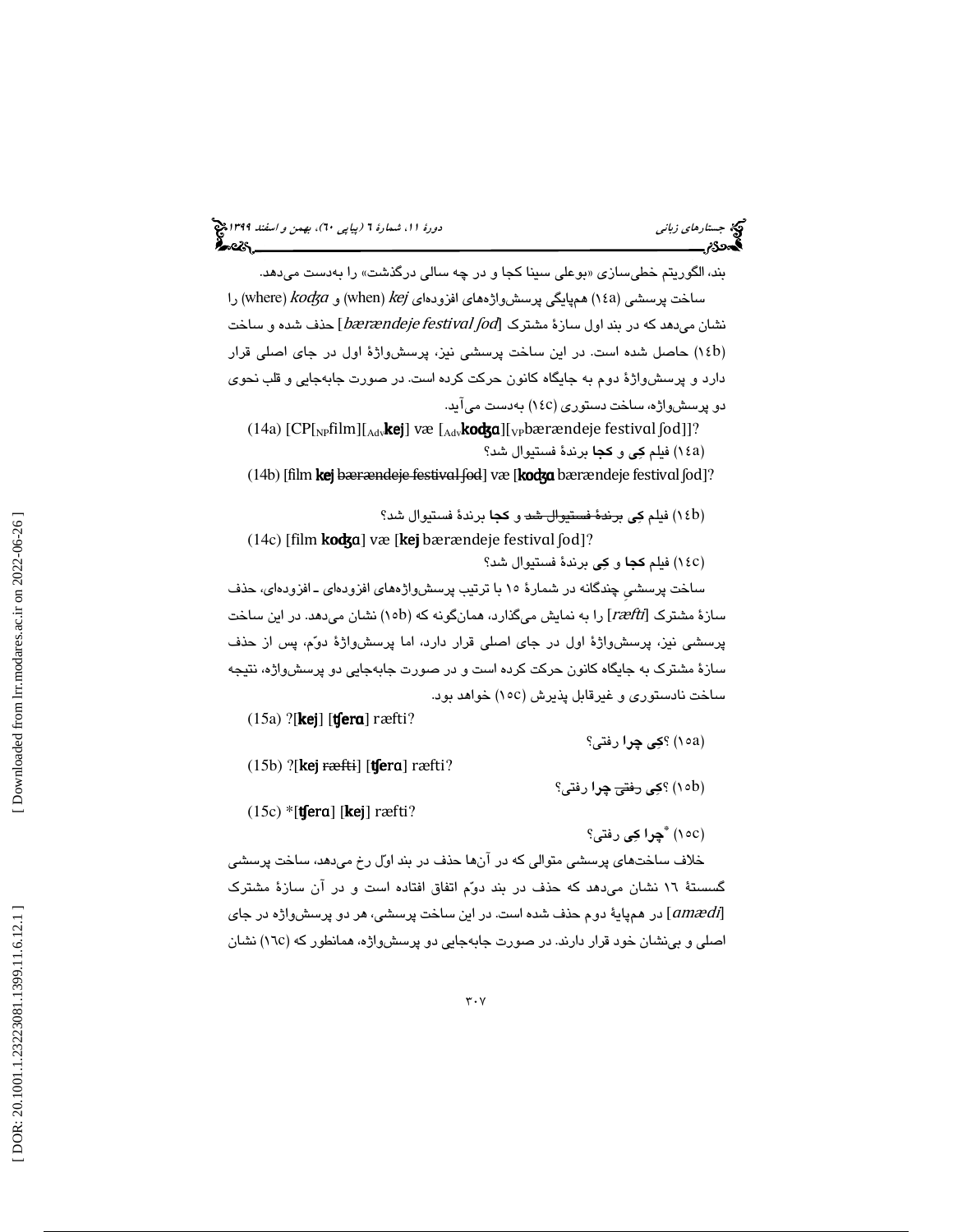ميدهد، ساخت حاصل دستوري است. اما، سخنگويان زبان فارسي بيشتر ترجيح ميدهند از همان صورت اول استفاده كنند .

(16a) [cp[<sub>Adv</sub>**kej**] [<sub>VP</sub>ɑmædi] væ [<sub>Adv</sub>**tʃegune**]]? ) 16 كي آمدي و چگونه ؟ a )  $(16b)$  [kej] amædi væ [t fegune  $\frac{16b}{2}$ 

(١٦b) کِی آمدی و چگ**ونه <del>آمدی</del>؟** 

(16c) ?[ʧeɡune] ɑmædi væ [kej]?

16) ؟چگونه آمدي و كي ؟ c )

2ـ5 . فرايندهاي نحوي دخيل در چندپرسشواژهايهاي افزوده اي ـ موضوعي  $\kappa o$ ساخت پرسشي همپايه از نوع متوالي در مثال ۱۷ از تركيب دو پرسش $e$ رژهٔ افزودهاي و موضوعی (where) bæraj-*e ki*) قشكيل شده است.  $\rho$ araj-*e ki* 

(17a) [CP[<sub>NP</sub>u] [<sub>Adv</sub>**kodza**] væ [<sub>PP</sub>**bæraj-e ki**] [<sub>VP</sub>kar mikonæd]]? (۱۷a) او <mark>كجا و براى كى</mark> كار مىكند؟

(17b) u [**koʤa** <del>kar mikonæd</del>] væ [**bæraj-e ki** kar mikonæd]? (۱۷<mark>b) او <mark>کجا</mark> ک<del>ار میکند</del> و **برای کی** کار میکند؟</mark>

(17c) u [**bæraj-e ki**] væ [**koʤa**] kar mikonæd? 17) او براي كي و كجا كار ميكند؟ c )

در اين ساخت پرسشي نيز سازهٔ [kar mikonæd] فصل مشترک هر دو همپايه است كه بهدليل شرط همساني و رعايت اصل پيوند كمينه از همپاية نخست حذف شده است. (١٧c) نشان میدهد در صورت جابهجایی دو پرسشواژه با ترتیب افزودهای ـ موضوعی، باز ساخت حاصل، هم قابل قبول و هم دستوري است.

اكنون، به اثرات تفوق در ارتقاي اختياري پرسشواژههاي چندگانة افزودهاي ـ موضوعي در زبان فارسي ميپردازيم. ( b18 (نشان ميدهد در صورت تفوق پرسشواژة موضوعي بر پرسشواژة افزودهاي، ساخت نادستوري بهدست ميآيد.

(18a) [<sub>CP</sub>[<sub>NP</sub>æbbɑs] [<sub>Adv</sub>**kej**] [<sub>NP</sub>ʧi] [<sub>VP</sub>xord]]?

(۱۸a) عباس <mark>كِي چي</mark> خورد؟

 $(18b)$  \*æbbas  $[\text{tfi}]$  [kej] xord?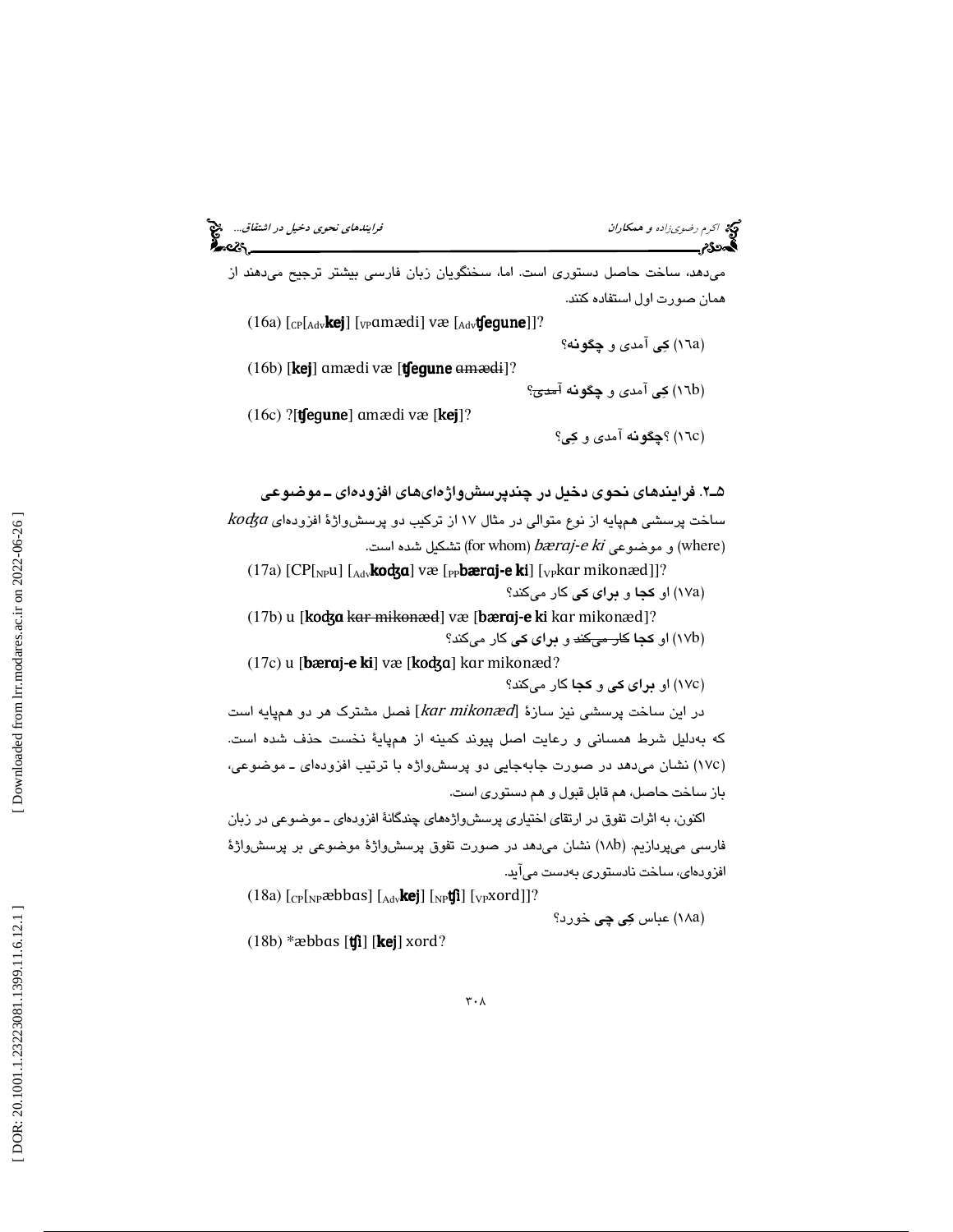# (پياپي 60)، بهمن و اسفند 1399 جستارهاي زباني دورة ،11 شمارة 6

(۱۸b) <sup>\*</sup>عباس **چی کِی** خورد؟

(١٩) ساخت پرسشى همپايه از نوع گسسته است كه از حذف سازهٔ مشترک [ræfti] در بند دوّم 19( حاصل شده است و در آن هر دو پرسشواژه در جايگاه اصلي و بينشان خود قرار دارند. (c نشان ميدهد در زبان فارسي جابهجايي و قلب نحوي دو پرسشواژة افزودهاي و موضوعي مجاز است.

- (19a) [<sub>CP</sub>[<sub>Adv</sub>**koʤɑ**] [<sub>VP</sub>ræfti] væ [<sub>PP</sub>**ba ki**]?
- (۱۹a) **كجا** رفتي و **با كي**؟ (19b) ?[koʤɑ] ræfti væ [bɑki] ræfti?
- (۱۹b) ؟**كجا** رفتى و **با كى** <del>رفتى</del>؟ (19c) [bɑki] ræfti væ [koʤɑ]?
	- (١٩c) **با كى** رفتى و **كجا**؟

-3 5 . فرايندهاي نحوي دخيل در چندپرسشواژهايهاي موضوعي ـ افزودهاي ساخت پرسشی (۲۰a) همپایگی دو پرسشواژهٔ موضوعی و افزودهای را نشان میدهد كه در صورت حذف حرف اضافة *æz* از پرسشواژة موضوعي كه به آن حالت داده است، نتيجة ساخت نادستوري (۲۰c) خواهد بود.

(20a) [<sub>CP</sub>[<sub>PP</sub>æz ki] væ [<sub>NP</sub>tfera] [<sub>VP</sub>mitærsi]]? (۲۰a) <mark>از کی و چرا</mark> میترسی؟  $(20b)$  [æz ki mitærsi] væ [tʃera mitærsi]? (۲۰b) <mark>از كى <del>مىترسى</del> و چرا</mark> مىترسى؟ (20c) \*[ki] væ [ʧerɑ] mitærsi? 20 ( c ) \* كي و چرا ميترسي؟  $(20d)$  \*[**tfera**] væ [**æz ki**] mitærsi? 20 ( d ) \* چرا و از كي ميترسي؟

(۲۰b) نشان میدهد در بند اول پس از پرسشواژهٔ موضوعی from whom)  $xz\,$  (ا فعلي [mitærsi] براي برآوردن اقتصاد زبان حذف شده است. در ضمن، پرسشواژهٔ اول در جای اصلی قرار گرفته و پرسشواژهٔ دوم به جایگاه کانون حرکت کرده است. در صورتی که<br>پرسشواژهٔ افزودها*ی w*hy] f*era آ*قبل از پرسشواژهٔ موضوعی from whom) *æz ki*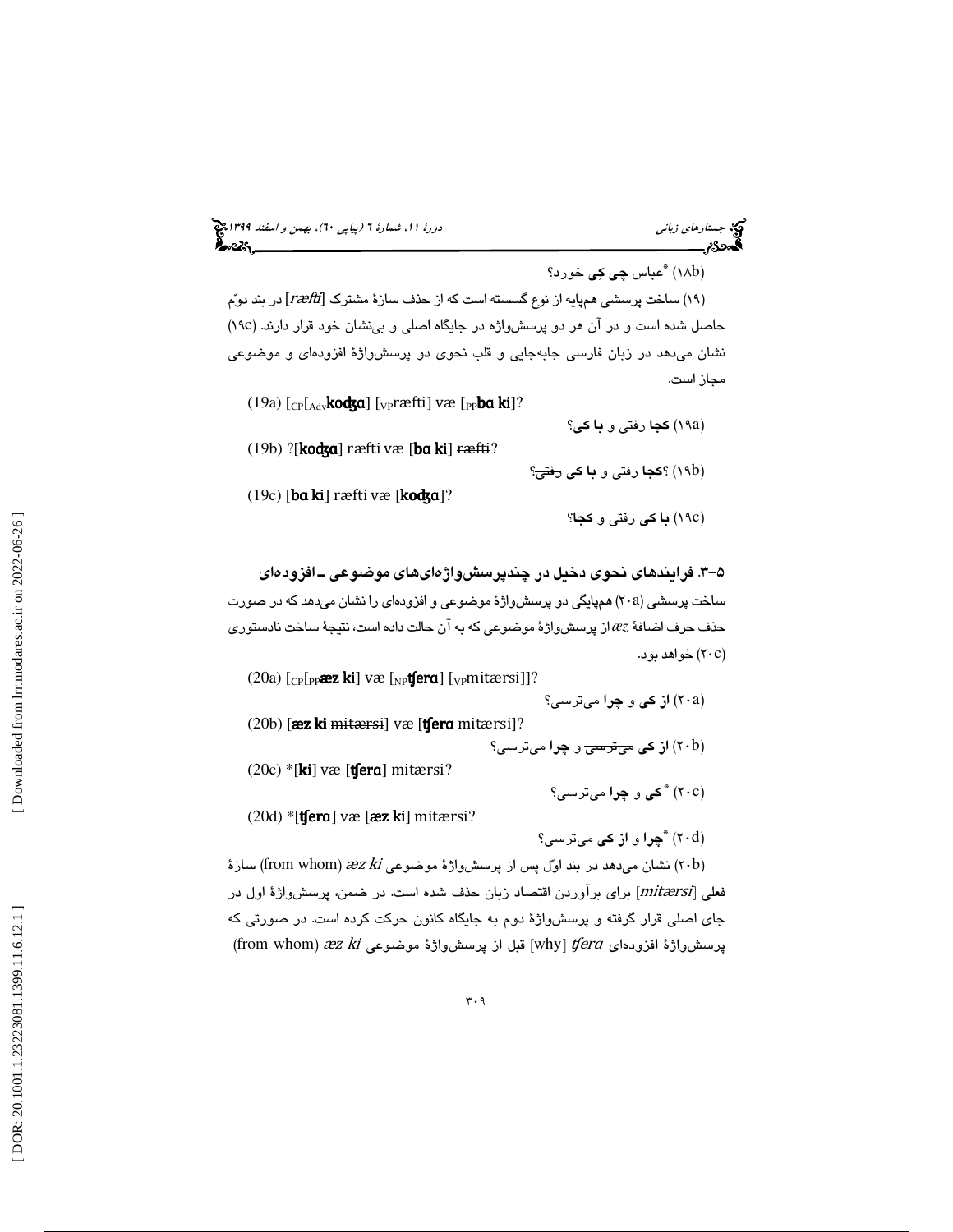|  | ده اکرم رضوی زاده و همکاران<br>که ۱۵۰۰ |  |
|--|----------------------------------------|--|
|  |                                        |  |

قرار گیرد (پدیدهٔ جابهجایی)، نتیجهٔ ساخت نادستوری (۲۰d) خواهد بود.

ساخت پرسشی چندگانهٔ (۲۱۵) نیز با حضور دو پرسشواژهٔ موضوعی with whom)  $\emph{ba}$  و افزودهای where)  $k$ od $j$  نشان میدهد که پرسش $\epsilon$ راژهٔ اول در جای اصلی و پرسش $\epsilon$ راژهٔ دوم پس از حذف سازة مشترك [miri [به جايگاه كانون حركت كرده است. در اين نوع ساختها،  $ki$  در صورت حذف  $ba$  از پرسش $\epsilon$ راژهٔ موضوعی with whom)  $ba$  که به  $ki$  حالت داده است، ساخت نادستوری (٢١C) بهدست میآید.

(21a) [<sub>CP</sub>[<sub>PP</sub>**bɑ ki**] [<sub>Adv</sub>**koʤɑ**] [<sub>VP</sub>miri]]? (۲۱a) **با كى كجا** مىرى؟  $(21b)$  [ba ki miri] [kodza] miri? (۲۱b<mark>) با کی <del>میری</del> کجا</mark> میری؟  $(21c)$  \*[ki] [kodza] miri? (٢١c) **" كى كجا** مىرى؟ (21d) \*[**koʤɑ**][ba **ki**] miri? کجا با کی م<sub>ی</sub>ری؟  $\check{~}$ - همچنين، در صورت جابهجايي پرسشواژهٔ موضوعی (with whom) *ba ki* پرسش واژهٔ افزودهای Ko $d$ a)، ستیجهٔ ساخت نادستوری (۲۱d) خواهد بود.  $\eta$ (22a) [<sub>CP</sub>[<sub>NP</sub>**ki**] [<sub>NP</sub>**tʃikar**] [<sub>VP</sub>mikone]]? (۲۲a) **کی چیکار** میکنه؟  $(22b)$  \*[**tfikar**] [**ki** mikone]? (۲۲b) **\*چیکار کی** میکنه؟ (23a)  $\lbrack$ <sub>CP</sub> $\lbrack$ <sub>NP</sub>**ki**]  $\lbrack$ <sub>Adv</sub>**kodza**]  $\lbrack$ <sub>VP</sub>ræft]]? (۲۳a) **كى كجا** رفت؟ (23b) \*[**koʤa**] [**ki** ræft]? (۲۳b) **\* كجا كي** رفت؟ ساختهای پرسشی چندگانهٔ نادستوری (۲۲b) و (۲۳b) نشان میدهند که جابهجایی و قلب نحوي پرسشواژههاي موضوعي ـ افزودهاي در زبان فارسي امكانپذير نيست. ساخت پرسشي گسستهٔ (۲٤a) نیز ازطریق حذف سازهٔ مشترک [miri] در (۲٤b) ساخته شده است که در آن پرسشواژهها در جاي اصلي قرار دارند.

(24a) [<sub>CP</sub>[<sub>PP</sub>**ba ki**] [<sub>VP</sub>miri] væ [<sub>Adv</sub>**kodʒa**]]?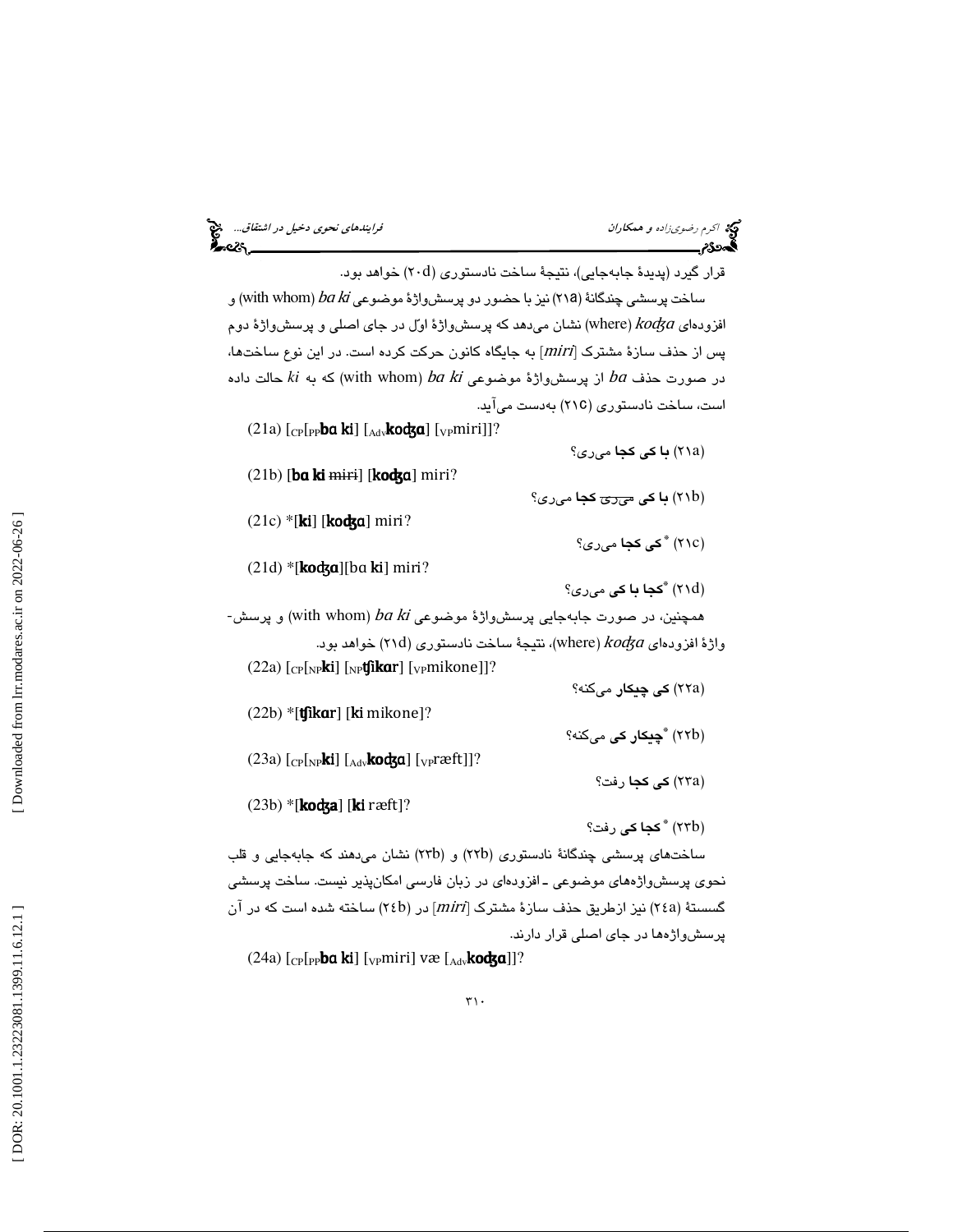(پياپي 60)، بهمن و اسفند 1399 جستارهاي زباني دورة ،11 شمارة 6

 $(24b)$  [ba ki] miri væ [kodza miri]?

(24c) ?[koʤɑ] miri væ [bɑki]?

24) ؟ كجا ميري و با كي ؟ c )

(۲٤b<mark>) **با كى** مىرى و كجا <del>مىرى</del>؟</mark>

(٢٤a) **با كى** مىرى و **كجا**؟

# 4ـ5 . فرايندهاي نحوي دخيل در چندپرسشواژهايهاي موضوعي ـ موضوعي

ساخت پرسشي همپايهٔ (٢٥a) ازطريق حذف سازهٔ مشترک [moærrefi kærdi] در بند اول اشتقاق يافته است. در صورت حذف پیبست مفعولی– 0 و حرف اضافهٔ be از پرسشواژهٔ موضوعی who)  $k$ i که به این پرسش $\phi$ رژه حالت دادهاند، ساخت نادستوری (۲۰c) بهدست میآید. (٢٥d) نشان میدهد در صورت قلب نحوی دو پرسشواژهٔ موضوعی، ساخت حاصل دستوري خواهد بود، اما در ميان سخنگويان فارسي زبان قابل قبول نيست.

(25a) [<sub>CP</sub>[<sub>NP</sub>**ki- o**] væ [<sub>PP</sub>**be- ki**] [<sub>VP</sub>moærrefi kærdi]]? ) 25 كي و به كي معرفي كردي؟ a ) (25b) [ki-o moærrefi kærdi] væ [be- ki moærrefi kærdi]? (۲۰b) **كىُ <del>معرفي كردئ</del> و به كي** معرفي كردى؟ (25c) \*[**ki**] væ [**ki**] moærrefi kærdi? (٢٥c) **"كي و كي** معرفي كردي؟ (25d) ?[<sub>CP</sub>[<sub>PP</sub>**be- ki**] væ [<sub>NP</sub>**ki- o**] [<sub>VP</sub>moærrefi kærdi]]? 25) ؟ به كي و كي معرفي كردي؟ d ) در ساخت پرسشی چندگانهٔ (۲۱a)، پرسش $k$ زهٔ  $k$  در جای اصلی خود قرار دارد و  $\emph{tf}$  پس از حذف سازة مشترك [mitærsuni] به جايگاه كانون حركت كرده است. (26a) [<sub>CP</sub>[<sub>NP</sub>**ki**-o] [<sub>PP</sub>æz **tʃi**] [<sub>VP</sub>mitærsuni]]? (٢٦a) **کیُ از چی** میترسونی؟ (26b) [<sub>CP</sub>[<sub>NP</sub>**ki**-o] [<sub>VP</sub>mi<del>tærsuni</del>] [<sub>PP</sub>æz **tʃi**] [<sub>VP</sub>mitærsuni]]? (٢٦b) **کیُ** <del>میٽرسونی</del> ا**ز چی** میٽرسونی؟ (26c) [<sub>CP</sub>[<sub>PP</sub>æz **tʃi**] [<sub>NP</sub>**ki**-o] [<sub>VP</sub>mitærsuni]]? (٢٦c) **از چی کیُ** میترسونی؟ (۲۷b) و (۲۸b) نمونههایی از ساختهای پرسشی چندگانهٔ نادستوری هستند که نشان میدهند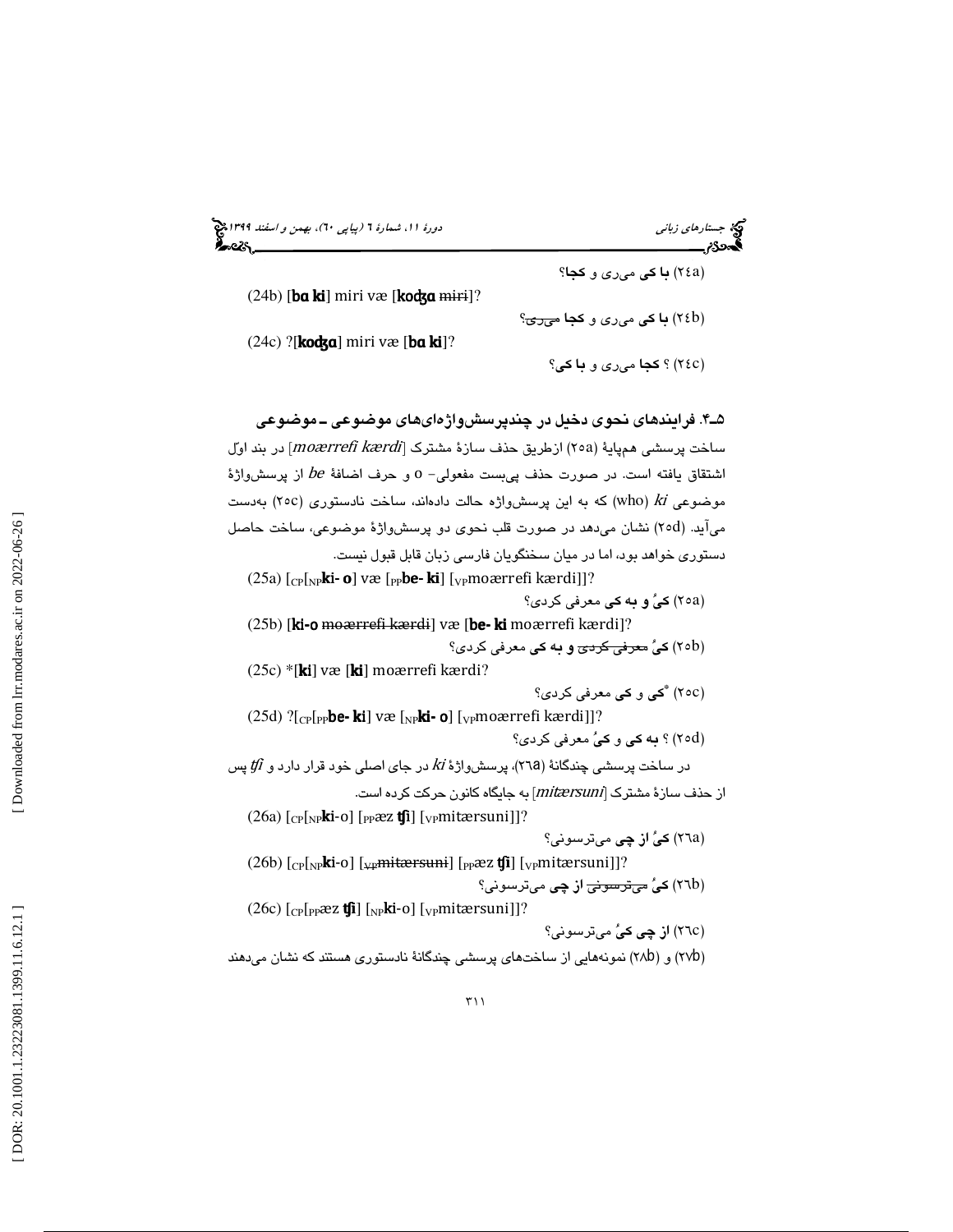اكرم رضوي زاده و همكاران فرايندهاي نحوي دخيل در اشتقاق...<br>**اكتحاد**ى

در آنها جابهجايي پرسشواژهها امكانپذير نيست. (27a) [<sub>CP</sub>[<sub>NP</sub>ki] [<sub>PP</sub>dærbareje **tʃi**] [<sub>VP</sub>sohbæt mikone]]? (۲۷a) **کی** دربارهٔ **چی** صحبت میکنه؟ (27b) \*[dærbareje tʃi] [ki] [sohbæt mikone]? (۲۷b) <sup>\*</sup>دربارهٔ **چی کی** صحبت میکنه؟ (28a) [<sub>CP</sub>[<sub>NP</sub>ɑxe **tʃi**] [<sub>PP</sub>bedærde **ki**] [<sub>VP</sub>mixore]]? 28) آخه چي به درد كي ميخوره؟ a )  $(28b)$  \*[bedærde **ki**] [axe **tfi** mixore?] (۲۸b) <sup>\*</sup>به دردِ **کی** آخه **چی** میخوره؟

 $t$ f) نيز ساخت پرسشى چندگانه، تركيبى از پرسشواژههاى موضوعى who)  $k$ i ( (what) است. همانطور كه (٢٩b) نشان مىدهد سازهٔ فعلى مشترك [xærid] در بند اوّل حذف شده است تا از تكرار آن جلوگيري كند و در صورت جابهجايي دو پرسشواژه، ساخت نادستوری (٢٩c) بهدست میآید. این ساخت نادستوری نشان میدهد در صورتی كه دو پرسشواژة موضوعي در يك ساخت پرسشي حضور داشته باشند، ابتدا بايد پرسشواژهاي بيايد كه دربارة انسان پرسش ميكند و سپس پرسشواژهاي كه دربارة اشيا و يا حيوان ميپرسد. (29a) [<sub>CP</sub>[<sub>NP</sub>**ki**] [<sub>NP</sub>**tʃi**] [<sub>VP</sub>xærid]]?

(۲۹a) **كى چى** خريد؟

 $(29b)$  [ki xærid] [tʃi] xærid?

(۲۹b) **کی <del>خرید</del> چی** خرید؟

 $(29c)$  \*[tʃi] [ki] xærid?

(٢٩c) **"چي کي** خريد؟

ساخت پرسشي همپايه از نوع گسسته در مثال 30 تركيبي از پرسشواژههاي موضوعي است كه در آن سازهٔ مشترک [zædi] برای برآوردن اقتصاد زبان حذف شده است. در این ساخت پرسشی، هر دو پرسشواژه در جای اصلی قرار دارند. همانطور که (۳۰b) نشان میدهد، در صورت جابهجايي و قلب نحوي دو پرسشواژة موضوعي، ساخت حاصل نادستوري خواهد بود.

(30a) [<sub>CP</sub>[<sub>NP</sub>**ki-**o] [<sub>VP</sub>zædi] væ [<sub>PP</sub>bɑ **tʃi zæd**i]]?

(۳۰a) **كى**ُ زدى و با **چى** <del>زدى</del>؟

 $(30b)$  \*[ba tʃi] zædi væ [ki-o]?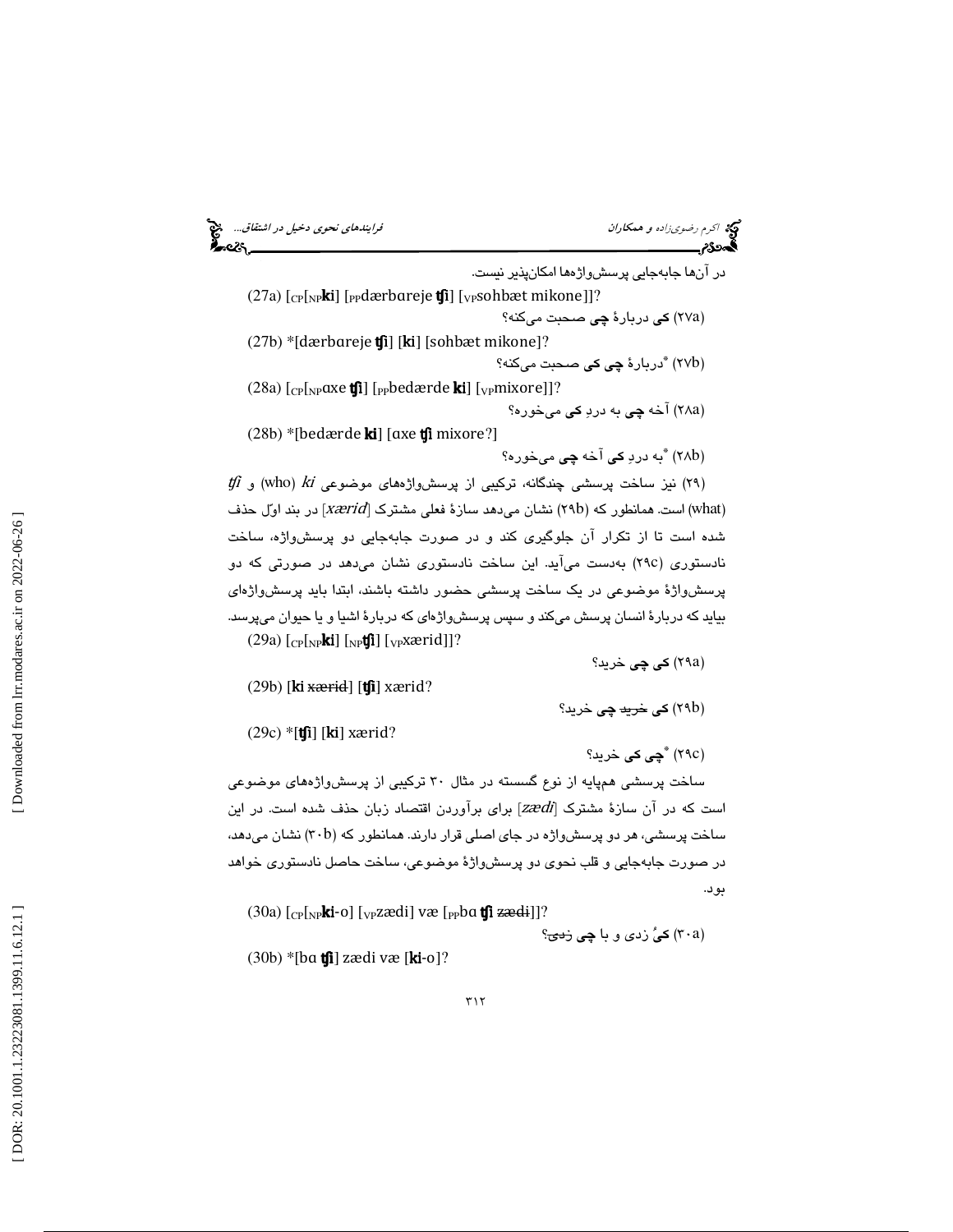(٣٠b) <sup>ٿ</sup>با **چي** زدي و **کي**ُ؟

# ۶. نتيجه

بررسي دادهها نشان ميدهد كه در ساختهاي پرسشي همپايه (هر دو نوع)، سازة مشترك در بند اول بهواسطة يكساني و برآوردن اقتصاد زبان حذف ميشود. به بيان ديگر، با نوعي حذف پسرو مواجه هستيم كه در ساختهاي پرسشي همپايه (هر دو نوع) در همپاية چپ رخ ميدهد و خلأ عناصر همسان در همپاية نخست باقي ميماند. در ساختهاي پرسشي همپايه (هر دو نوع)، پرسشواژة اول در جاي اصلي باقي ميماند و بهواسطة اشتراك و درنتيجه حذف آن، پرسشواژة دوم به جايگاه كانون حركت ميكند.

در مقابل، در ساختهاي پرسشي گسسته، با نوعي حذف پيشرو مواجه هستيم كه حذف بند مشترك در همپاية دوم رخ ميدهد و در جايگاه عناصر همسان، خلأيي بر جاي ميماند و هر دو پرسشواژه در جاي اصلي بينشان خود قرار ميگيرند. در اين نوع ساختهاي پرسشي، حركت پرسشواژه به نادستوري شدن ساخت پرسشي منجر شده است و درنتيجه سخنگويان فارسيزبان آن را نخواهند پذيرفت. بنابراين، نتيجه ميگيريم از آنجا كه هيچ حركتي در اين نوع ساختها اتفاق نميافتد، نيازي به كاربرد نزديكترين اصل جذب نيز نيست.

وجود ساختهای پرسشی چندگانه در زبان فارسی بهعنوان زبانی ضمیرانداز، دیدگاه سیتکو كند كه مدعي است زبانهاي ضميرانداز اجازة ارتقاي چندگانة پرسشواژه 2013) را نقض مي ) را ميدهند.

همچنين، بررسي دادهها نشان ميدهد جابهجايي و قلب نحوي دو پرسشواژة افزودهاي ـ افزودهاي در ساخت پرسشي همپايه از نوع متوالي امكانپذير است. اما در ساخت پرسشي چندگانه اين جابهجايي و تفوق، به ساختهاي غيرقابل پذيرش و گاهي نادستوري منجر ميشود. بنابراين، خلاف ديدگاه باشكويچ (1999) كه زبانهاي كانوني، اثرات تفوق را نشان نميدهند، ساختهاي پرسشي چندگانه در زبان فارسي كه يك زبان كانوني است، داراي اثرات تفوق هستند. در ساختهاي پرسشي گسسته، جابهجايي دو پرسشواژة افزودهاي ـ افزودهاي امكانپذير است.

در ساختهاي پرسشي همپايه با ترتيب افزودهاي ـ موضوعي، جابهجايي دو پرسشواژه امكانپذير است. برعكس، اين نوع جابهجايي در ساخت پرسشي چندگانة فارسي، به ساخت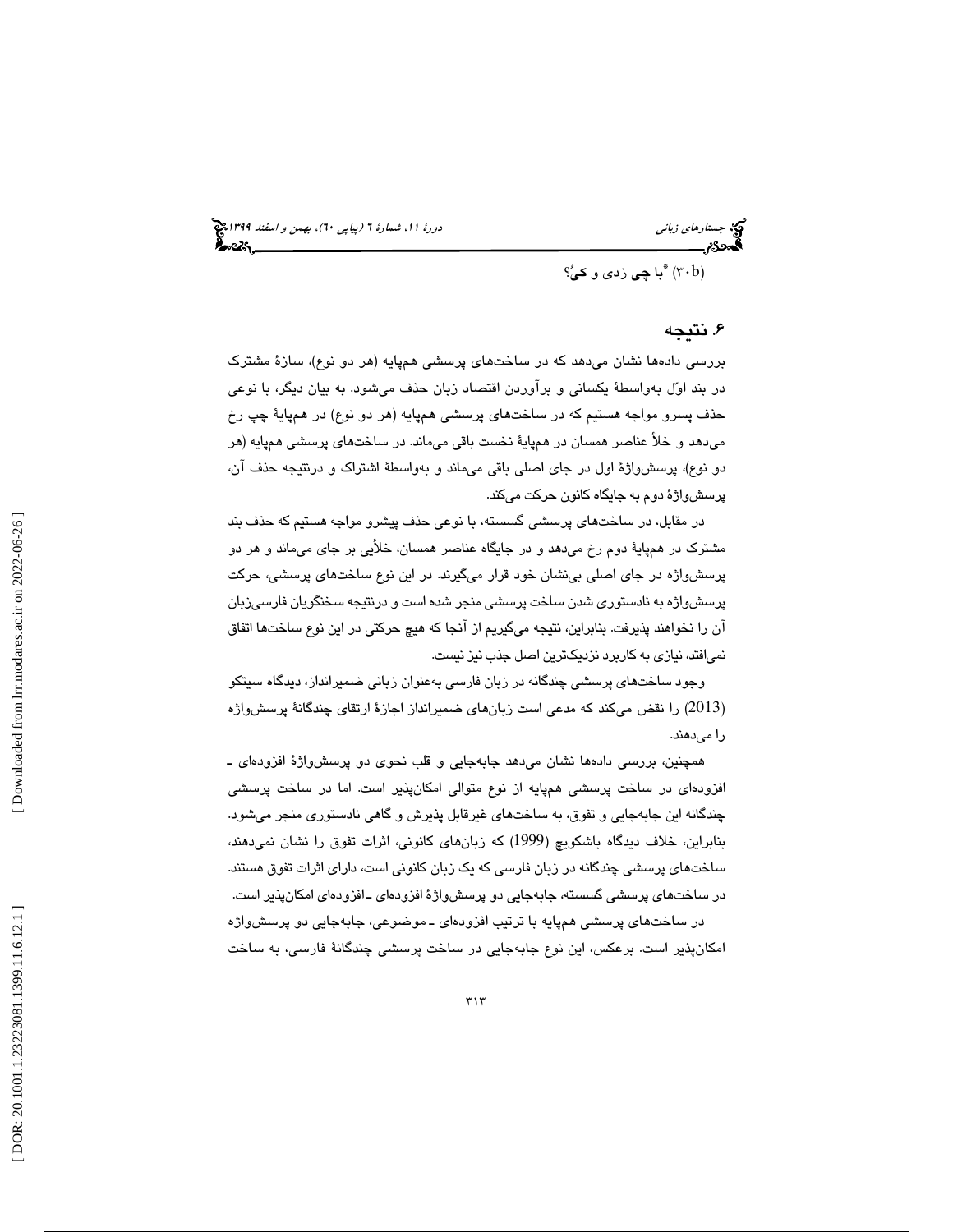نادستوري منجر ميشود. درمقابل، جابهجايي و قلب نحوي پرسشواژههاي افزودهاي ـ موضوعي در ساخت پرسشي گسسته مجاز بوده و نتيجه يك ساخت دستوري و قابل پذيرش است. جابهجايي و قلب نحوي ساختهاي پرسشي با ترتيب پرسشواژههاي موضوعي ـ افزودهاي، در هيچيك از ساختهاي پرسشي همپايه، چندگانه و گسسته، امكانپذير نيست و نتيجه يك ساخت پرسشي نادستوري خواهد بود.

در ساختهاي پرسشي همپايه با ترتيب پرسشواژههاي موضوعي ـ موضوعي، در صورت حذف نشانههاي حالت همراه پرسشواژهها، ساخت حاصل نادستوري و در صورت قلب نحوي دو پرسشواژهٔ موضوعی، ساخت حاصل دستوری خواهد بود، اما برای سخنگویان فارسیزبان قابل قبول نيست. در ساختهاي پرسشي چندگانه نيز جابهجايي دو پرسشواژه، امكانپذير نيست. در ساخت پرسشي گسسته با دو پرسشواژة موضوعي، جابهجايي امكانپذير نيست و ساخت نهايي، نادستوري خواهد بود. همچنين، نتايج پژوهش نشان ميدهد همپايگي موضوعي تنها ميتواند با افعال متعدي اتفاق بيفتد. در كل، فرايندهاي نحوي دخيل در ساختهاي چندپرسشواژهاي زبان فارسی عبارتاند از: یافتن سازهٔ مشترک و حذف آن، بر جای ماندن پرسشواژهٔ اول در جای اصلي و حركت پرسشواژة دوم به جايگاه كانون .

# . پينوشت ها 7

۱. در این پژوهش، تنها ساختهای چندپرسشواژهای با دو پرسشواره را بررسی میکنیم.

- 3. Unacceptability
- 4. Luba ńska
- 5. *Stefano*
- *6. Pro- drop languages*
- 7. Covert wh-movement
- 8. Empty wh-operator 9. Overt wh-movement
- 10. Merge

.11 position -A: جايگاهي كه نقش معنايي ميگيرد و بر جايگاه فاعل و مفعول سنتي منطبق است. A: جايگاهي است كه نقش تتايي نميگيرد. مانند جايگاه افزودهها و جايگاه مشخصگر گروه ′- position .12 متممنما

13. Scrambling

<sup>2.</sup> Acceptability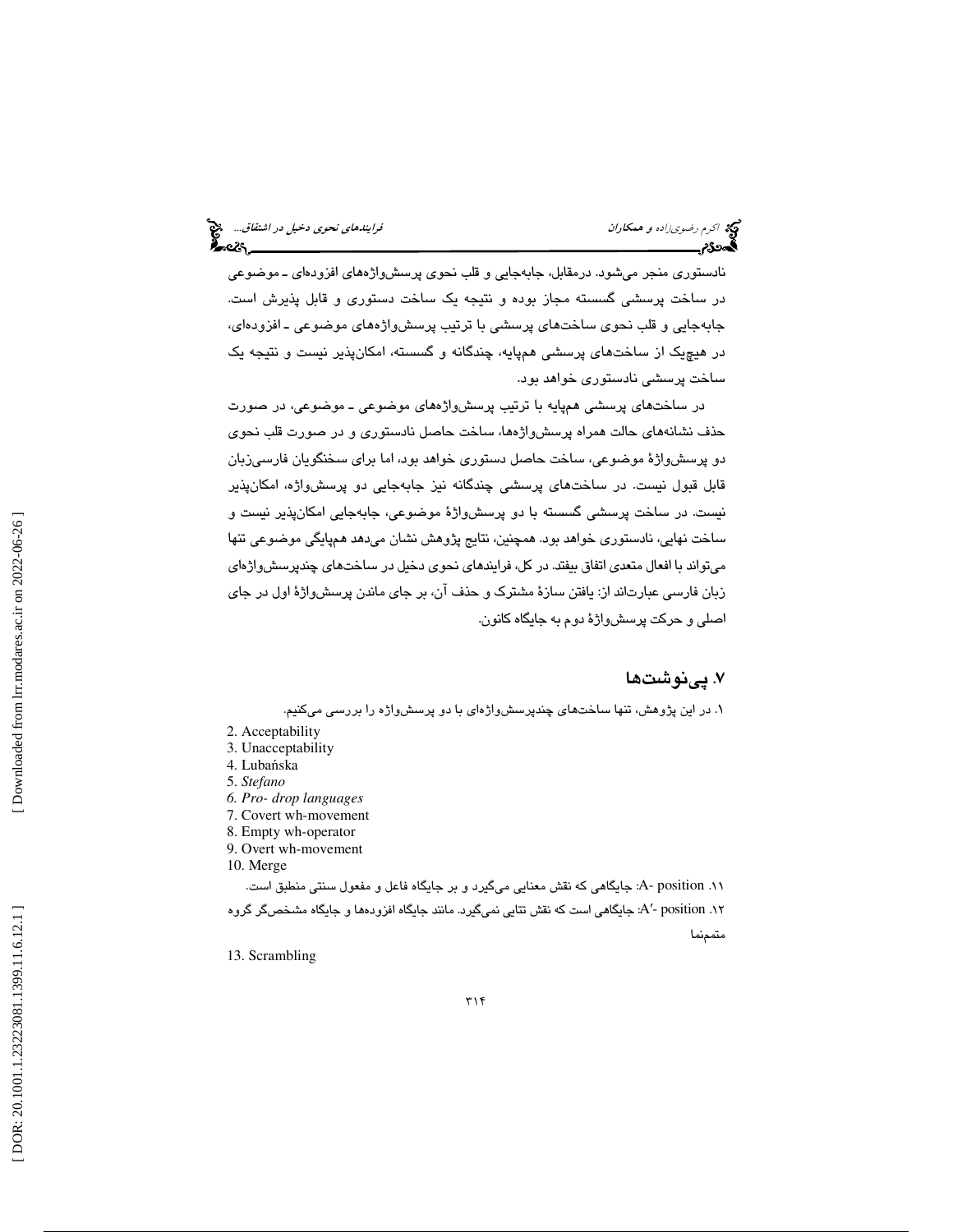(پياپي 60)، بهمن و اسفند 1399 جستارهاي زباني دورة ،11 شمارة 6 ಹಿಂಡಿ

- 14. Conceptual-intentional
- 15. Articulatory-perceptual
- 16. Occam's Razor

. 17 Principal Closest Attract: طبق اين اصل، هسته كه فرض ميشود نوع خاصي از سازه را جذب كند، نزديكترين سازة احتمالي نوع مربوطه را جذب ميكند.

18. Superiority condition

19. Deletion under identity

# . منابع 8

- آهنگر، ع.ع. (١٣٨٥). تحليلي كمينهگرا از اشتقاق جملههاي استفهامي ساده در زبان فارسي. مجلةً تخصصي زبان و ادبيات دانشكدة ادبيات و علوم انساني مشهد، ١٥٣، ١٠٩-١٢٦.
- راسخ مهند، م. (1379). جملات پرسشي در زبان فارسي. در مجموعه مقالههاي پنجمين كنفرانس ز*بان،شناسي* (صص ٣٣١–٣٤٤). تهران: دانشكدهٔ ادبيات فارسي و زبانهاي خارجي.
- دبيرمقدم، م. (1395). زبانشناسي نظري: پيدايش و تكوين دستور زايشي. ويراست سوم. تهران: سمت
- ساداتي نوشآبادي، س.م،. و صبوري، ن.ب. (1397). بررسي حركت نحوي پرسشواژهها در زبان فارسی میانهٔ زردشتی بر اساس «اصل نگارش بند» (پژوهشی بر پایهٔ دستور زايشي). *جستارهاي زباني،* ٦ (٤٨)، *٦٩– ٩*١
- كريمي، ي،. و واعظي، ه. (1397). ادغام موازي، اشراف چندگانه و ساختار همپايگي پرسشواژهاي. پژ*وهشهای زبانی*، ۱، ۳۹– ۵۸
- مغاني، ح،. غلامعليزاده، خ،. و تفكري رضايي، ش. (1395 ). رويكردي كمينهگرا به توزيع نشانة نفي در جملات پرسشی بلی ــخیر در گویش دشتستانی. *جستارهای زبانی، ۲* (۳۵)، ۷۳– ۹۵.
- واعظي، ه. (1389). بررسي صوري، نقشي و شناختي ساختهاي پرسشي در زبان فارسي. رسالة دكتري دانشگاه علامه طباطبايي. دانشكدة ادبيات فارسي و زبانهاي خارجي، گروه آموزشي زبانشناسي و آموزش زبان فارسي به غيرفارسيزبانان.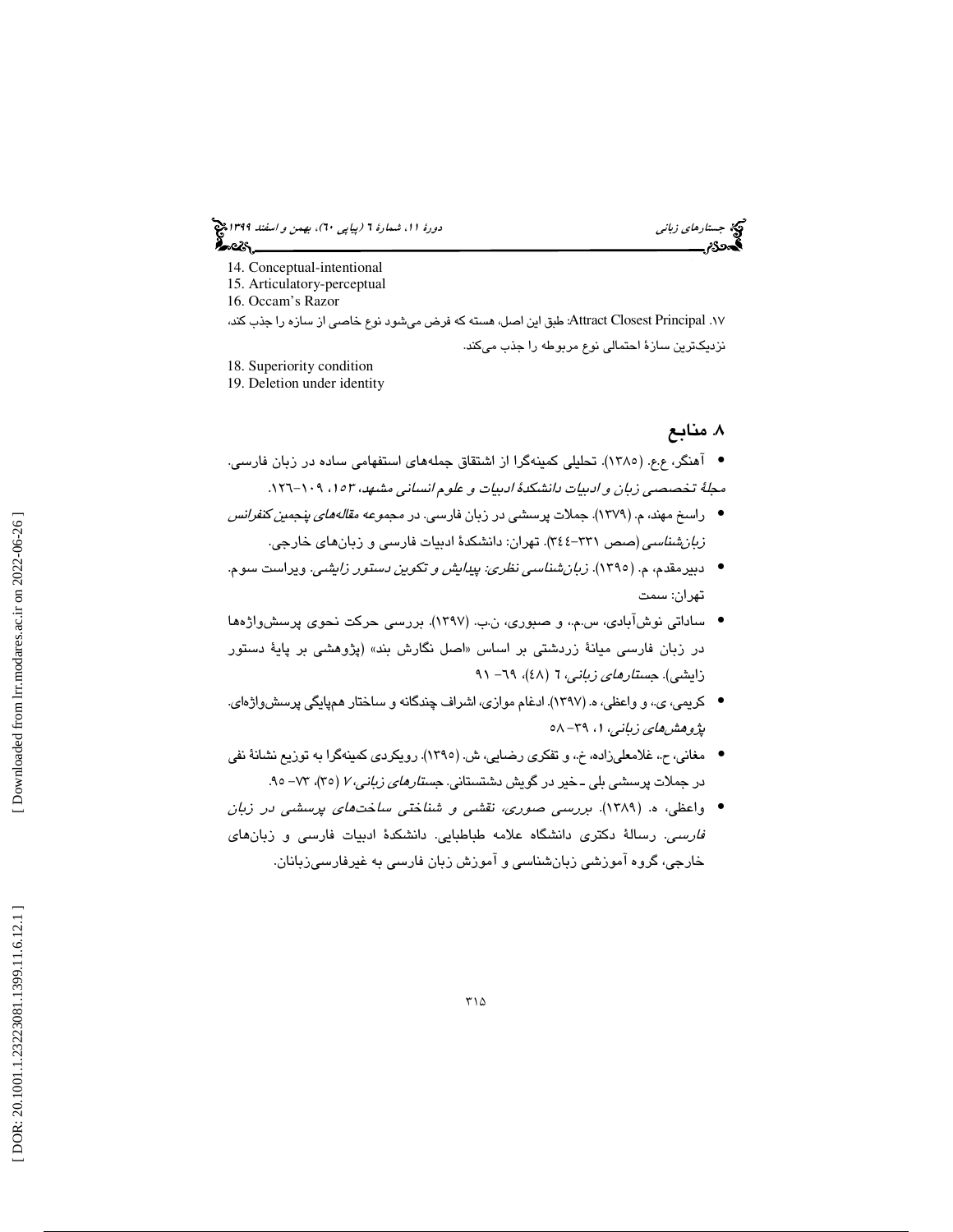# اكرم اكرم رضوي زاده و همكاران فرايندهاي نحوي دخيل در اشتقاق...<br>**اكتحد**ى مراجع داران فرايندهاي نحوي در است المراجع داران است المراجع داران است المراجع در اشتقاق...<br>**ا**كتحدى مراجع داران المراجع داران المراجع داران المراجع د —ેન્ડ

## **References**

- Ahanghar, A. A. (2006). A minimalist analysis of simple integrative sentences derivation in Persian. *Specialized Magazine of Language and Literature of Mashhad Literature and Humanities Faculty, 153*, 109-126. [In Persian].
- Bobaljik, J. D., & Brown, S. (1997). Interarboreal operations: Head movement and the extension requirement. *Liguistic Inquiry*. *28*, 345- 356.
- Boškoviç, Ž. (1997). Superiority effects with multiple wh-fronting in Serbo-Croatian. *Lingua* 102, 1–20
- Boškoviç, Ž. (1999). On Multiple Feature Checking: Multiple Wh-Fronting and Multiple Head-Movement. In Working Minimalism, edited by Samuel David Epstein and Norbert Hornstein, 159–187. Cambridge, MA: *MIT Press*
- Chomsky, N. (1992). *Economy considerations in language design*. Guest lecture at the 8<sup>th</sup> Comparative Germanic Syntax Workshop, Tromsø, 21 November
- Chomsky, N (1995). *The minimalist program*. Cambridge, Massachusetts: MIT Press.
- Citko, B. (2013). The Puzzles of Wh-questions with Coordinated Wh-pronouns. In Challenges to linearization, eds. Theresa Biberauer and Ian Roberts, 295-329. *Berlin/New York: Mouton de Gruyter*
- Dabir Moghaddam, M. (2016). *Theoretical Linguistics: Emergence and Development of Generative Grammar*. The 3rd revision, Tehran: SAMT. [In Persian].
- Haida, A., & Repp, S. (2011). Monoclausal Question Word Coordinations across Languages. In Lima, Suzi, Kevin Mullin, and Brian Smith (eds.), *Proceedings of NELS 39*. Amherst, Ma.: GLSA, 373–386.
- Hornstein, N., & Nunes, J. (2002). On asymmetries between parasitic gap and across-the-board constructions. *Syntax*, *5*, 26–54. DOI: 10.1111/1467- 9612.00046.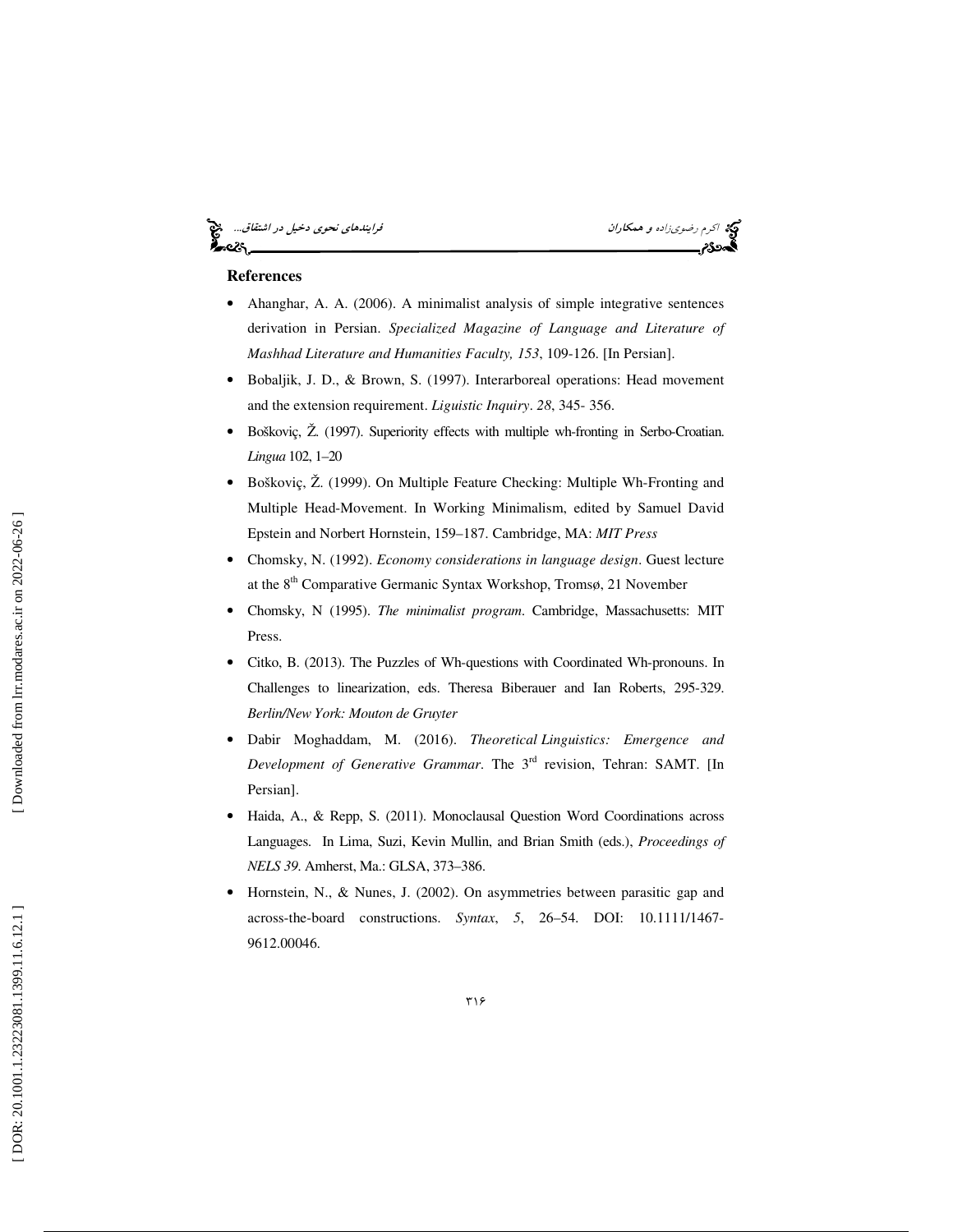(پياپي 60)، بهمن و اسفند 1399 جستارهاي زباني دورة ،11 شمارة 6

- Karimi, S., & Taleghani, A. (2007). Wh-movement, interpretation, and optionality in Persian. clausal and phrasal architecture: Syntactic derivation and interpretation. *John Benjamin Publishing*, 167-187.
- Karimi, Y., & Vaezi, H. (2018). Parallel merge, multi-dominance, and Whcoordination structure. *Linguistic Researches*, *1*, 39- 58. [In Persian].
- Larson, B. (2012). "Wh-dependencies without movement in Germanic". *Paper presented at the Comparative Germanic Syntax Workshop 27*. Yale University, New Haven, CT
- Luba ńska, M. (2004). "Wh-scope marking in Polish". *Pozna* ń *Studies in Contemporary Linguistics* 39, 73-88.
- Moghani, H., Gholam Alizadeh, Kh., & Tafakkori Rezaei, Sh. (2016). A minimalist approach to the distribution of negation marker in yes-no questions of Dashtestani dialect. *Language Related Research*, *7* (35), 73-95. [In Persian].
- Nunes, J. (2001). Sideward movement. *Linguistic Inquiry*. 32, 303– 344.
- Pesetsky, D. (2000). Phrasal movement and its kin. *Cambridge*, Mass: MIT Press.
- Raghibdust, S. (1994). Multiple Wh- Fronting in Persian. In: *Cahier de Languistique*. 21, 27-58
- Rasekh Mahand, M. (2000). Wh- questions in Persian. *In the 5th linguistic conference article series* (331-344). Tehran: Faculty of Persian Literature and Foreign languages. [In Persian].
- Ross, J. R. (1967). *Constraints on Variables in Syntax. Ph.D. Dissertation. MIT.* [Published as Infinite Syntax! Norwood, N. J.: Ablex (1986)].
- Sadati Noosh-Abadi, S.M., & Sabouri, N.B. (2018). Investigating the syntactic movement of wh-words in Zoroastrian Middle Persian based on the "clause writing principle (A research based on generative grammar). *Language Related Research*, *6* (48), 69-91, [In Persian].
- Skrabalova, H. (2007). "Wh-questions with conjoined Wh-items". Petr Karlik.